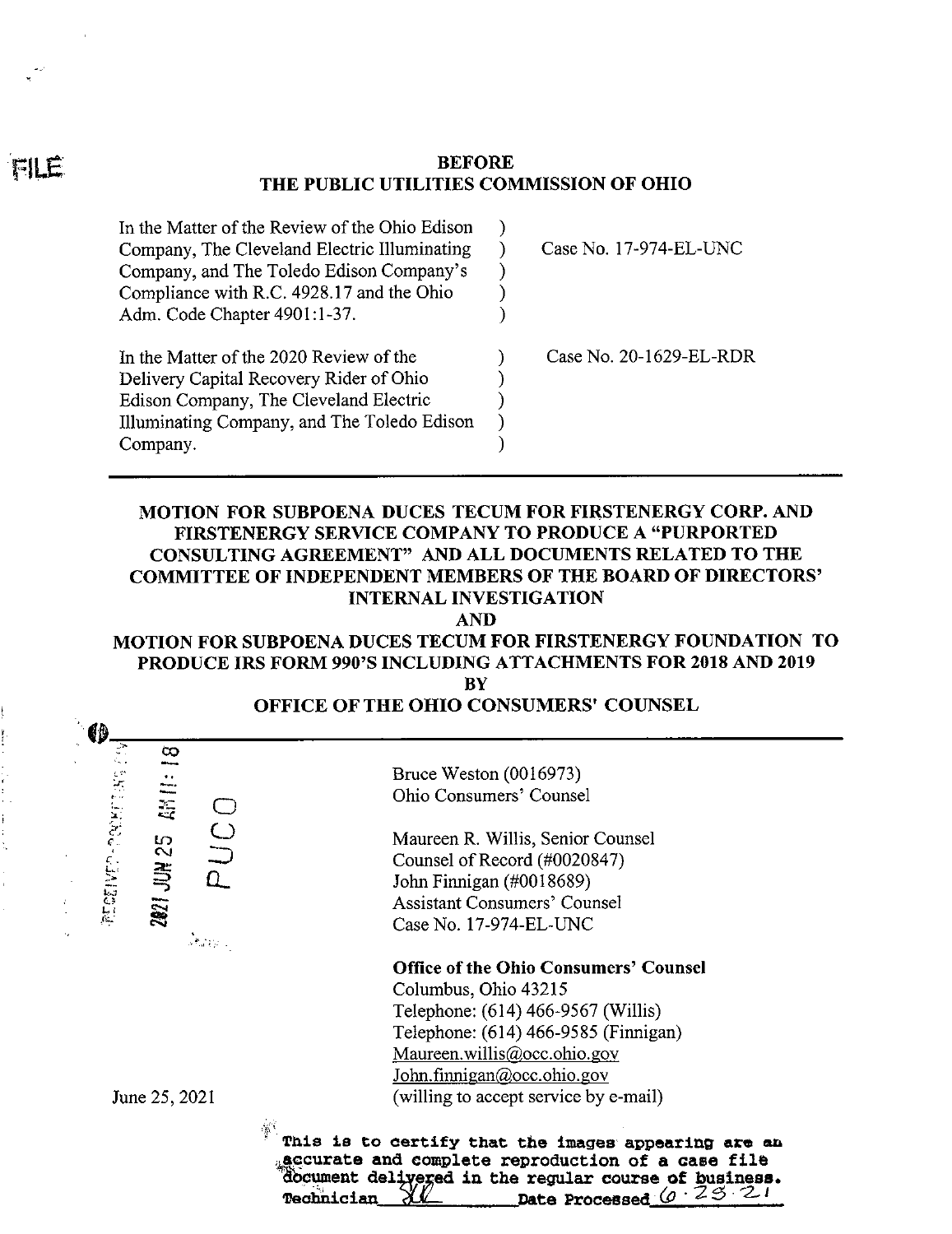William J. Michael (0070921) Counsel of Record Ambrosia E. Wilson (0096598) Assistant Consumers' Counsel Case No. 20-1629-EL-RDR

# **Office ofthe Ohio Consumers' Counsel**

65 East State Street, 7th Floor Columbus, Ohio 43215-4213 Telephone [Michael]; (614) 466-1291 Telephone [Wilson]: (614) 466-1292 William.Michael@occ.ohio.gov Ambrosia.WiIson@occ.ohio.gov (willing to accept service by e-mail)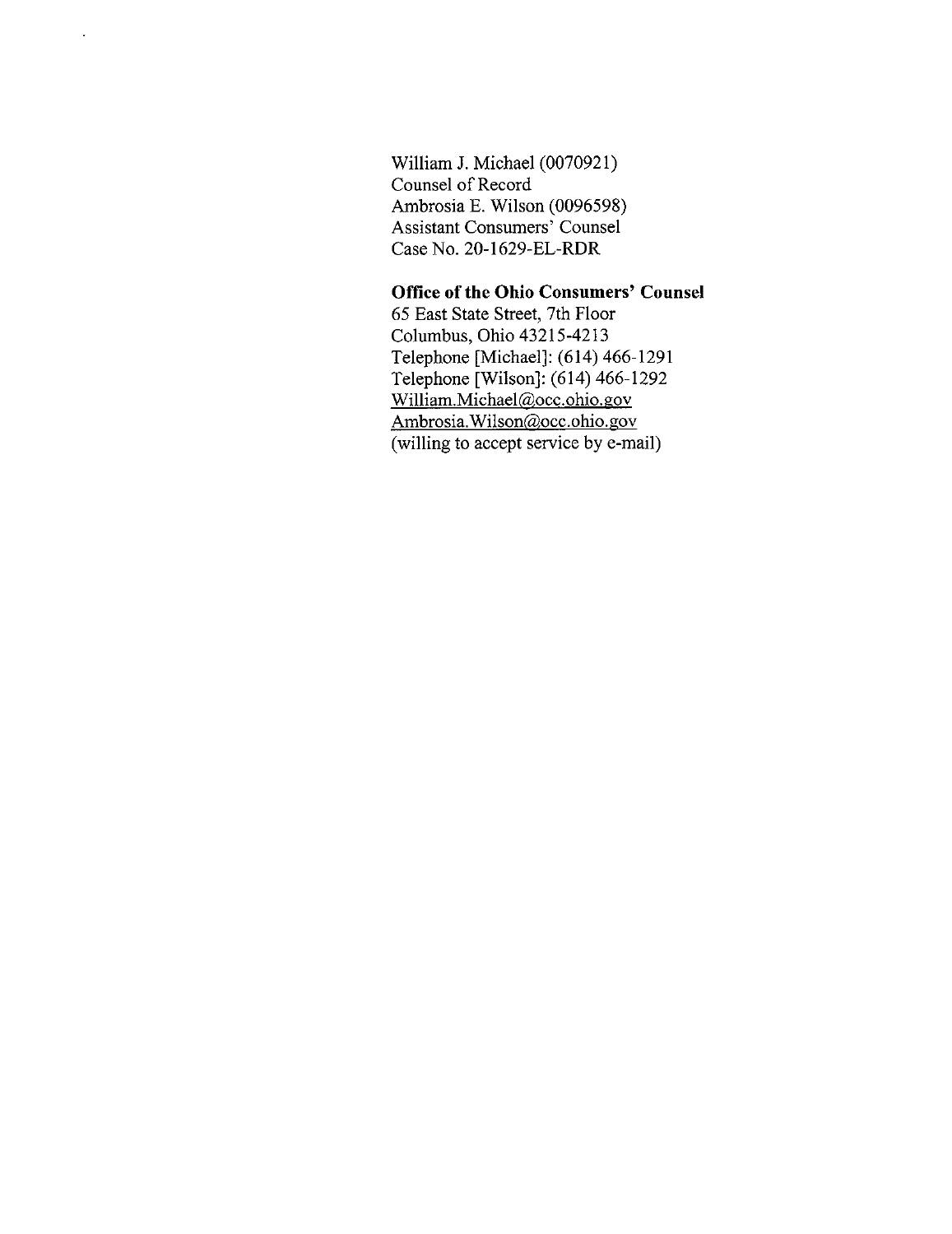#### **BEFORE THE PUBLIC UTILITIES COMMISSION OF OHIO**

| In the Matter of the Review of the Ohio Edison |                         |
|------------------------------------------------|-------------------------|
| Company, The Cleveland Electric Illuminating   | Case No. 17-974-EL-UNC  |
| Company, and The Toledo Edison Company's       |                         |
| Compliance with R.C. 4928.17 and the Ohio      |                         |
| Adm. Code Chapter 4901:1-37.                   |                         |
| In the Matter of the 2020 Review of the        | Case No. 20-1629-EL-RDR |
| Delivery Capital Recovery Rider of Ohio        |                         |
| Edison Company, The Cleveland Electric         |                         |
| Illuminating Company, and The Toledo Edison    |                         |
| Company.                                       |                         |

# **MOTION FOR SUBPOENA DUCES TECUM FOR FIRSTENERGY CORP. AND FIRSTENERGY SERVICE COMPANY TO PRODUCE A "PURPORTED CONSULTING AGREEMENT" AND ALL DOCUMENTS RELATED TO THE COMMITTEE OF INDEPENDENT MEMBERS OF THE BOARD OF DIRECTORS' INTERNAL INVESTIGATION AND MOTION FOR SUBPOENA DUCES TECUM FOR FIRSTENERGY FOUNDATION TO PRODUCE IRS FORM 990'S INCLUDING ATTACHMENTS FOR 2018 AND 2019**

**BY**

# **OFFICE OF THE OHIO CONSUMERS' COUNSEL**

The Office of the Ohio Consumers' Counsel ("OCC") is moving for subpoenas of

papers and documents from FirstEnergy Corp., FirstEnergy Service Company and the

FirstEnergy Foundation because the FirstEnergy Utilities have claimed (among other things)

that the records are not in their possession.<sup>1</sup> (We do not concede that point.)

One issue involves the "purported consulting agreement" that FirstEnergy's Chief

Executive Officer and five of its other executives have apparently been fired over and the

<sup>&#</sup>x27; See, e.g., Case No. 20-1502-EL-UNC, <u>FirstEnergy Utilities' Responses to OCC's Fifth Set of Discovery Requests</u> at 14 (Mar. 18, 2021).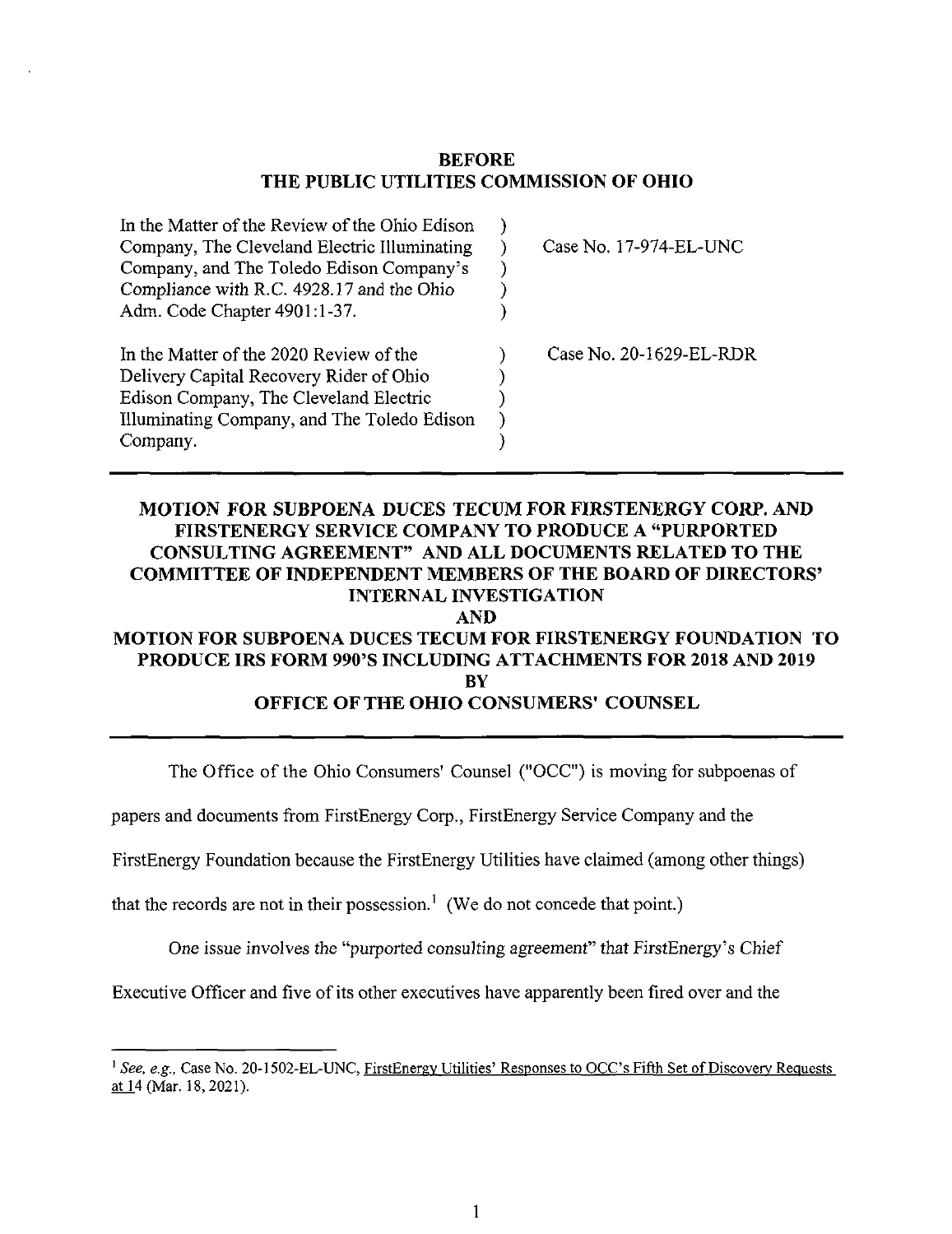Public Utilities Commission of Ohio's ("PUCO") former Chair apparently resigned over.

Why, in the name of transparency, has that document involving state government and a too-

influential utility (FirstEnergy) not been made public already? It should be posted on the

PUCO's website.

OCC's Motion should be granted by the Public Utilities Commission of Ohio

("PUCO") to compel FirstEnergy Corp. and FirstEnergy Service Company to produce, by <sup>3</sup>

p.m. July 19, 2021, the following documents at OCC's office at 65 East State Street,  $7<sup>th</sup>$ 

Floor, Columbus, Ohio 43215 consistent with O.A.C. 4901-1-25(A) and (D).

- A. Any and all versions ofwhat was described in the most recent FirstEnergy Form 10-K as a "purported consulting agreement, as amended, which had been in effect since 2013<sup>"</sup> between a FirstEnergy entity and a "counterparty" that was "an entity associated with an individual who subsequently was appointed to a full-time role as an Ohio government official directly involved in regulating the Ohio Companies, including with respect to distribution rates." (See FirstEnergy Corp. Form 10-K at p. 28 (Feb. 18, 2021)).
- B. All documents related to what was described in the most recent FirstEnergy Form 10-K as an internal investigation by a committee of independent members of the Board of Directors, including documents relating to:
	- i. The committee's conclusion that "payments under the consulting agreement may have been for purposes other than those represented within the consulting agreement." (See FirstEnergy Corp. Form 10-K at p. 28 (Feb. 18, 2021)); and
	- ii. The committee's finding that "certain transactions, which, in some instances, extended back ten years or more, including vendor services, that were either improperly classified, misallocated to certain of the Utilities and Transmission Companies, or lacked proper supporting documentation" that "resulted in amounts collected from customers.\*\*\*" (See FirstEnergy Corp. Form 10-K at p. 28 (Feb. 18, 2021)).

OCC also respectfully moves the PUCO, any commissioner, the legal director, the

deputy legal director, or an attorney examiner to issue a subpoena compelling the FirstEnergy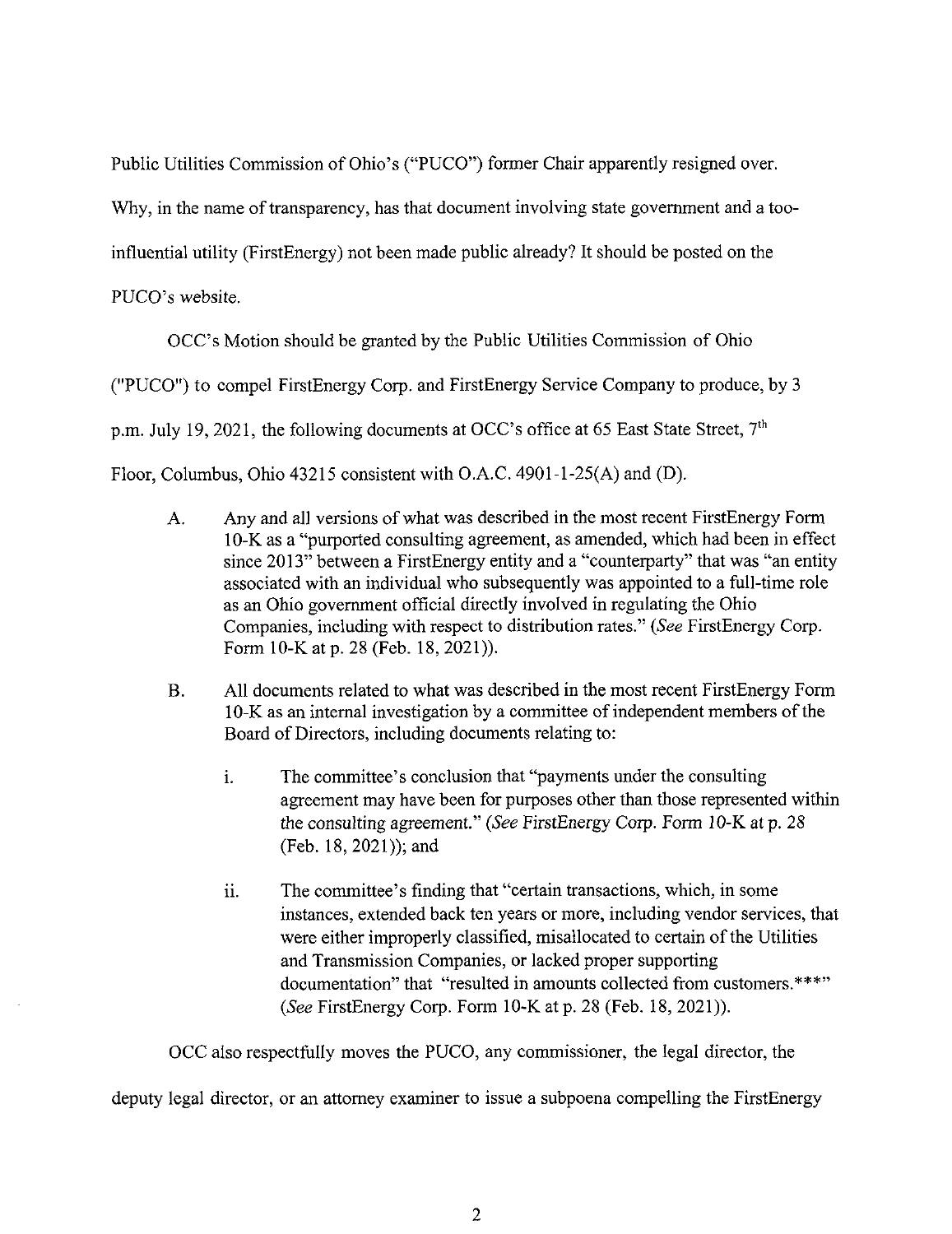Foundation to produce, by July 19, 2021, the following information/documents at the OCC's office at 65 East State Street, 7<sup>th</sup> Floor, Columbus, Ohio 43215 consistent with O.A.C. 4901-1- $25(A)$  and  $(D)$ :

> iii. For any grant or contribution of \$100,000 or above made by the FirstEnergy Foundation during 2018 or 2019: the name of the recipient of each grant or contribution; the purpose of the grant or contribution, and the amount of the grant or contribution.

The subpoenas sought are reasonably calculated to lead to the discovery of

admissible evidence.

The grounds for these Motions are set forth in the accompanying Memorandum

in Support.

Respectfully submitted,

Bruce Weston (0016973) Ohio Consumers' Counsel

Lunina

Maureen R. Willis, Senior Counsel Counsel of Record (#0020847) John Finnigan (#0018689) Assistant Consumers' Counsel Case No. 17-974-EL-UNC

# **Office ofthe Ohio Consumers' Counsel**

Columbus, Ohio 43215 Telephone: (614) 466-9567 (Willis) Telephone: (614) 466-9585 (Finnigan) Maureen.wilIis@occ.ohio.gov John.finnigan@occ.ohio.gov (willing to accept service by e-mail)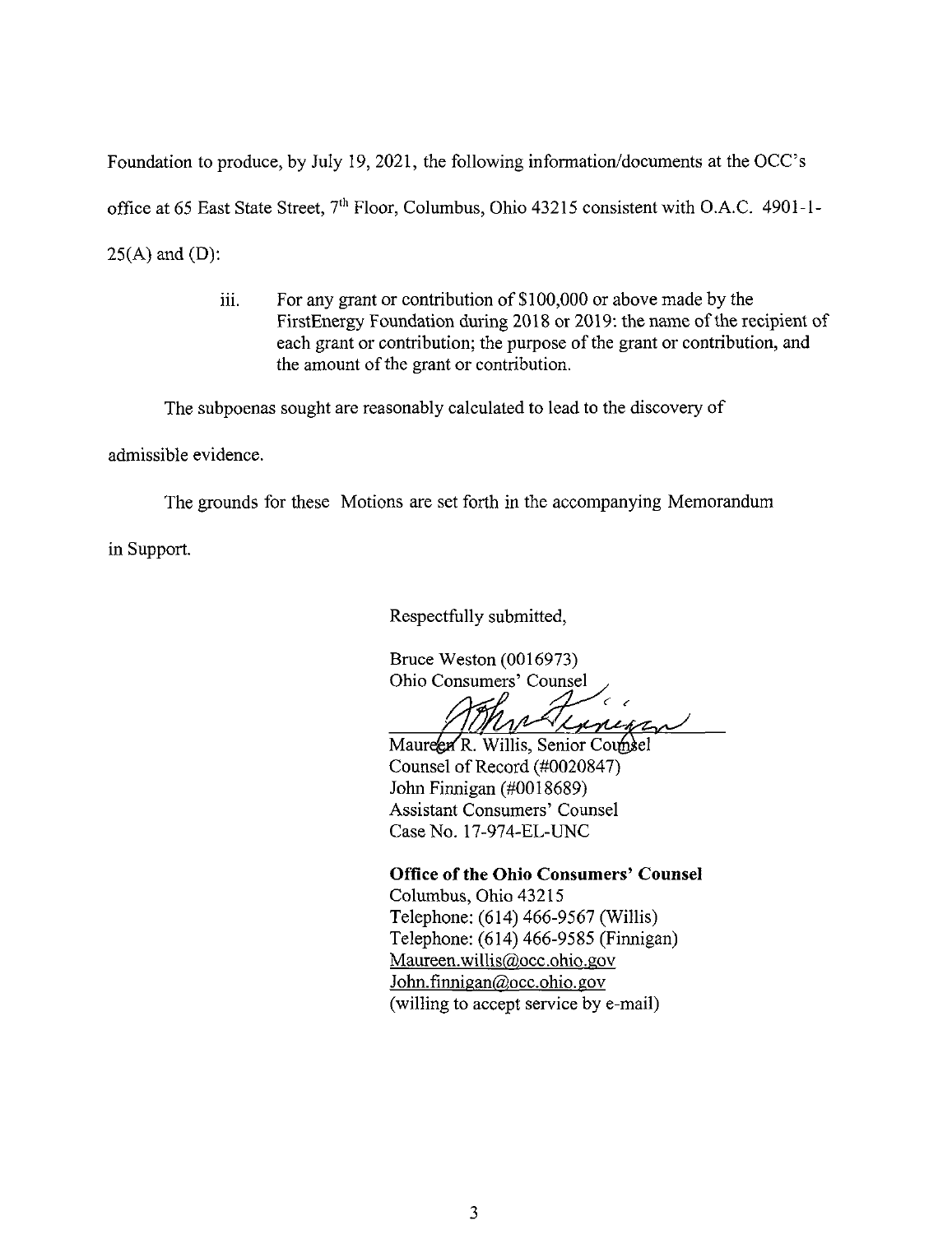William J. Michael 197

Counsel of Record Ambrosia E. Wilson (0096598) Assistant Consumers' Counsel Case No. 20-1629-EL-RDR

**Office ofthe Ohio Consumers' Counsel** 65 East State Street, 7th Floor Columbus, Ohio 43215-4213 Telephone [Michael]: (614) 466-1291 Telephone [Wilson]: (614) 466-1292 William.Michael@occ.ohio.gov Ambrosia.Wilson@occ.ohio.gov (willing to accept service by e-mail)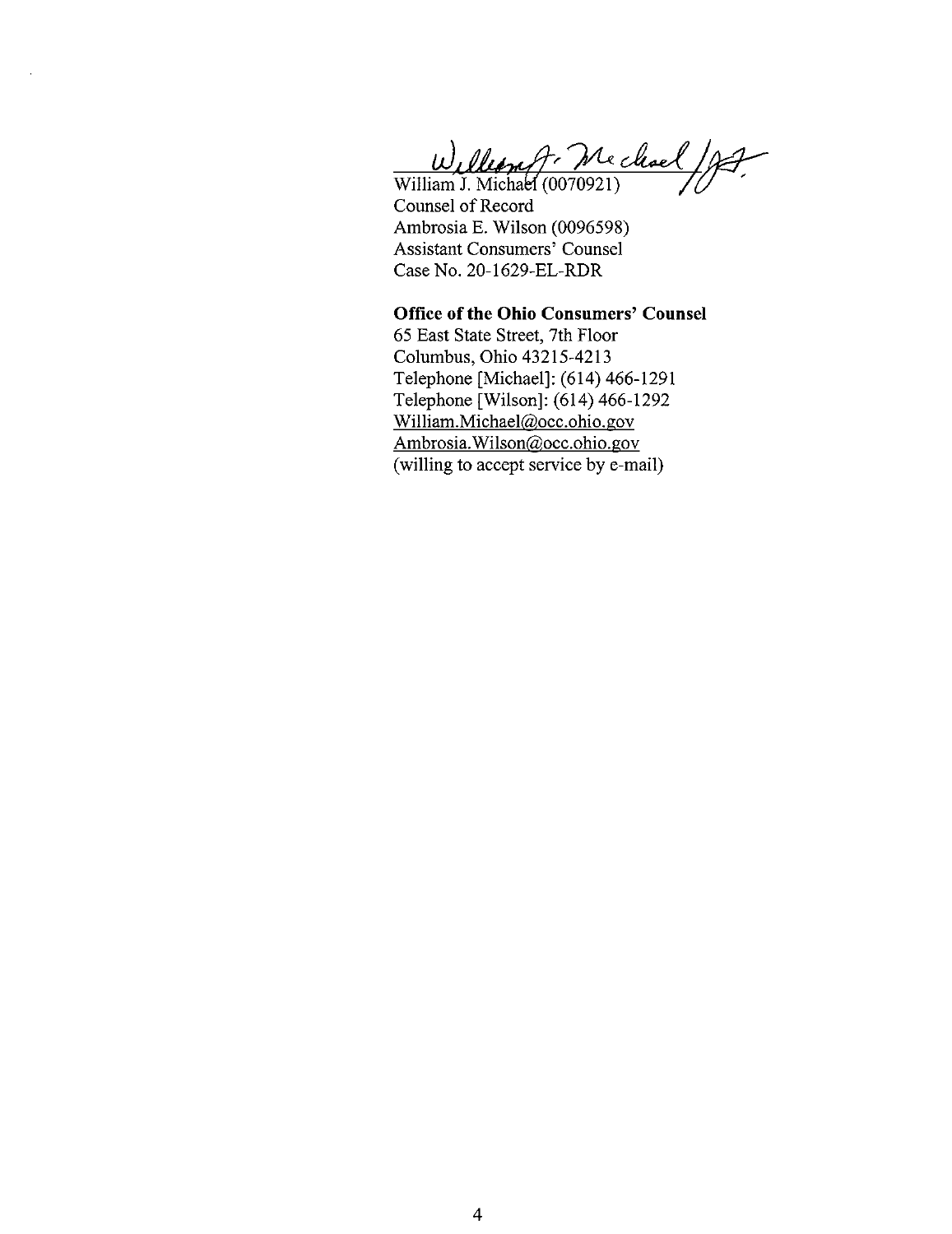# TABLE OF CONTENTS

| I.   |           |                                                                                                                                                                                                                                                    |  |
|------|-----------|----------------------------------------------------------------------------------------------------------------------------------------------------------------------------------------------------------------------------------------------------|--|
| II.  |           |                                                                                                                                                                                                                                                    |  |
|      | A.        | Issuing subpoenas to facilitate parties' discovery is within the PUCO's authority<br>where, as here, the subpoenas seek information reasonably calculated to lead to                                                                               |  |
|      | <b>B.</b> | OCC's request for all documents related to First Energy Corp.'s internal<br>investigation is reasonably calculated to lead to the discovery of admissible<br>evidence on code of conduct violations between the utilities and their affiliates5    |  |
|      | C.        | OCC's request for the purported consulting agreement and related documents,<br>including the ten years of misallocated costs, is reasonably calculated to lead to                                                                                  |  |
|      | D.        | Documents related to the FirstEnergy Foundation grantees are reasonably<br>calculated to lead to the discovery of admissible evidence related to whether the<br>FirstEnergy Utilities' charitable contributions to the FirstEnergy Foundation were |  |
| III. |           | 10                                                                                                                                                                                                                                                 |  |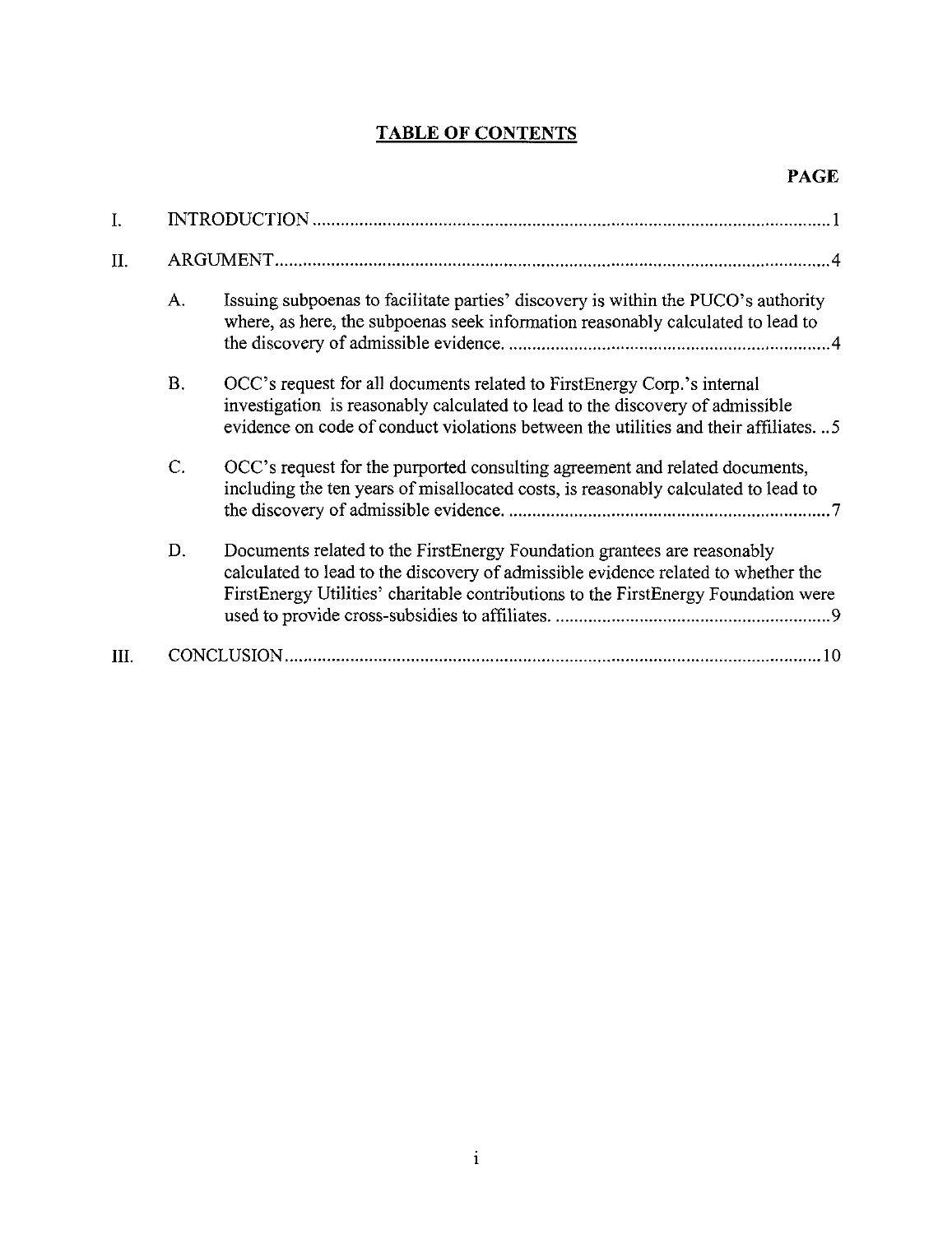#### **BEFORE THE PUBLIC UTILITIES COMMISSION OF OHIO**

| In the Matter of the Review of the Ohio Edison<br>Company, The Cleveland Electric Illuminating<br>Company, and The Toledo Edison Company's<br>Compliance with R.C. 4928.17 and the Ohio<br>Adm. Code Chapter 4901:1-37. | Case No. 17-974-EL-UNC  |
|-------------------------------------------------------------------------------------------------------------------------------------------------------------------------------------------------------------------------|-------------------------|
| In the Matter of the 2020 Review of the<br>Delivery Capital Recovery Rider of Ohio<br>Edison Company, the Cleveland Electric<br>Illuminating Company, and the Toledo Edison<br>Company.                                 | Case No. 20-1629-EL-RDR |

#### **MEMORANDUM IN SUPPORT**

### **I. INTRODUCTION**

These cases are important for consumer protection. One case (Case No. 20-1629-EL-RDR) involves the annual audit of the FirstEnergy Utilities' Delivery Capital Recover Rider ("DCR Charge"). Under the DCR Charge, the FirstEnergy Utilities charge consumers hundreds of millions of dollars, including a return on and of their distribution-related capital investments. The other case (Case No. 17-974-EL-UNC) involves reviewing the FirstEnergy Utilities' compliance with the corporate separation law and rules. Corporate separation is important to utility customers because without adequate corporate separation, the markets consumers rely on for producing lower prices and greater innovation will not properly function.

The need for consumer protection in these cases is heightened, given recent FirstEnergy Corp. disclosures in SEC filings that a committee of independent members of the Board of Directors is directing an internal investigation related to ongoing government investigations. We learned that the internal investigation has imearthed findings that caused at least six top executives of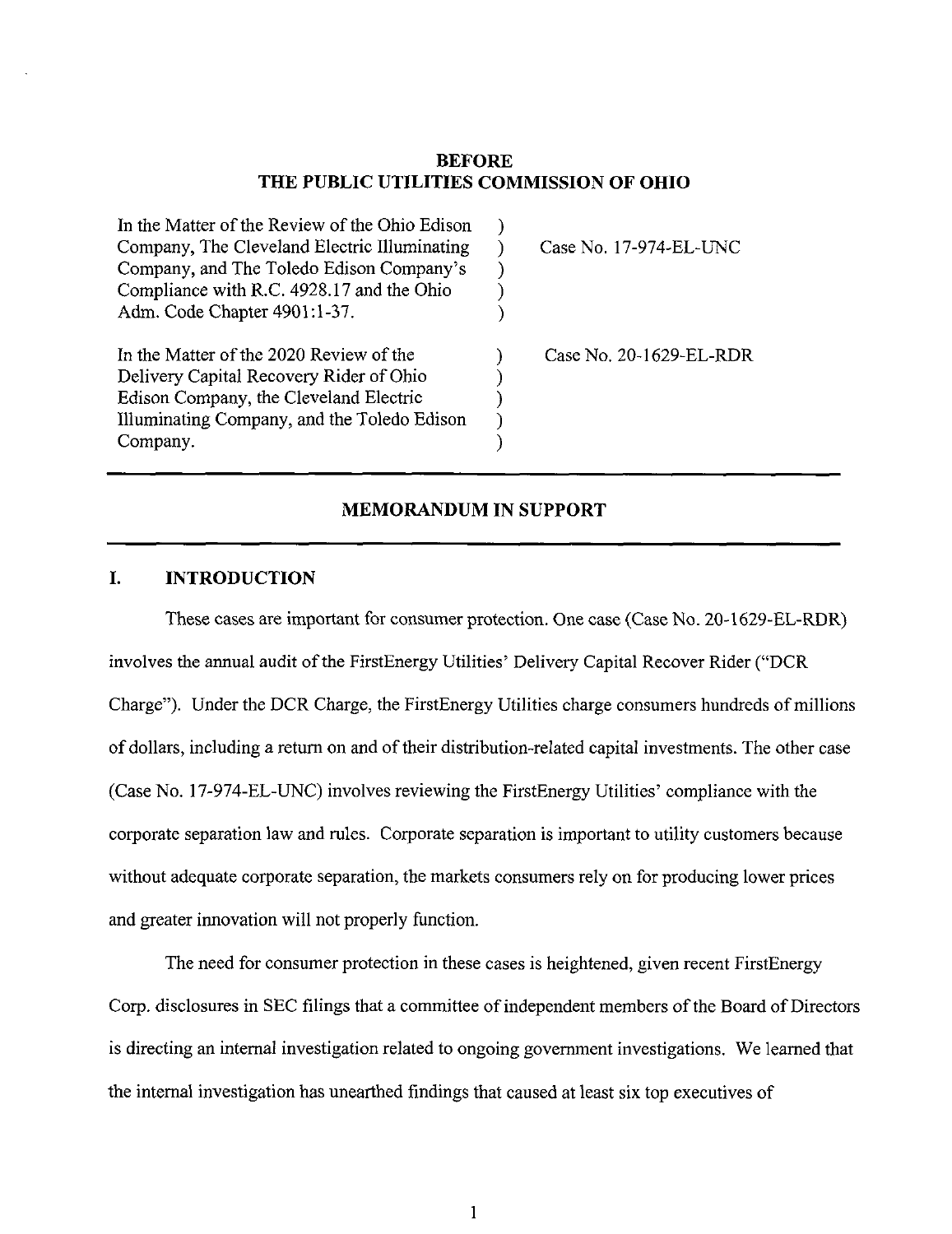FirstEnergy Corp. to be fired or "separated," including for violations of FirstEnergy policies and its code of conduct.<sup>2</sup> We learned of a "purported consulting agreement" between a FirstEnergy entity and counterparty to the agreement believed to be connected to the former PUCO Chair.<sup>3</sup> We learned that under the purported consulting agreement \$4.3 million paid in early 2019 "may have been for purposes other than those represented within the consulting agreement."<sup>4</sup> We learned of certain transactions, including vendor payments, charged to the FirstEnergy Utilities (and potentially their customers) that were improper. $5$ 

And we learned of large, unprecedented increases in contributions in 2018 by the

FirstEnergy Utilities to the FirstEnergy Foundation, as summarized by an investigative reporter:

Reports filed with the Federal Energy Regulatory Commission show a huge jump in donations from FirstEnergy's Ohio utilities last year.

'In 2018, we found a massive uptick in total 'donations' reported by FirstEnergy subsidiaries in Ohio, during the same year that a wave of dark money political spending by murky social welfare  $501(c)(4)$  groups crashed over the state,' Anderson said. 'Where exactly did those donations go? We asked, and so far FirstEnergy won't say.'

The largest jump among those utilities' donations is shown on Ohio Edison's 2018 annual report to FERC. That year's donations of approximately \$15 million in 2018 were more than 250 times the amount reported for 2017. The FERC forms don't provide details on who gets such donations.<sup>6</sup>

 $2$  FirstEnergy Corp.. Form 8-K (Oct. 29, 2020).

 $3$  FirstEnergy Corp., Form 8-K (Feb. 16, 2021).

 $4$   $Id$ .

 $^5$  See Case No. 20-1629-EL-RDR, PUCO Staff's Request to Expand Audit Scope in the Matter of the 2020 Review ofthe Delivery Capital Recovery Rider ofthe Ohio Edison Company, the Cleveland Electric Illuminating Company, and the Toledo Edison Company (Mar. 8, 2021) ("Staff Request").

<sup>&</sup>lt;sup>6</sup> Kowalski, K.M., Report links utilities' charitable giving to organizations' political support Energy News Network (Dec. 10, 2019).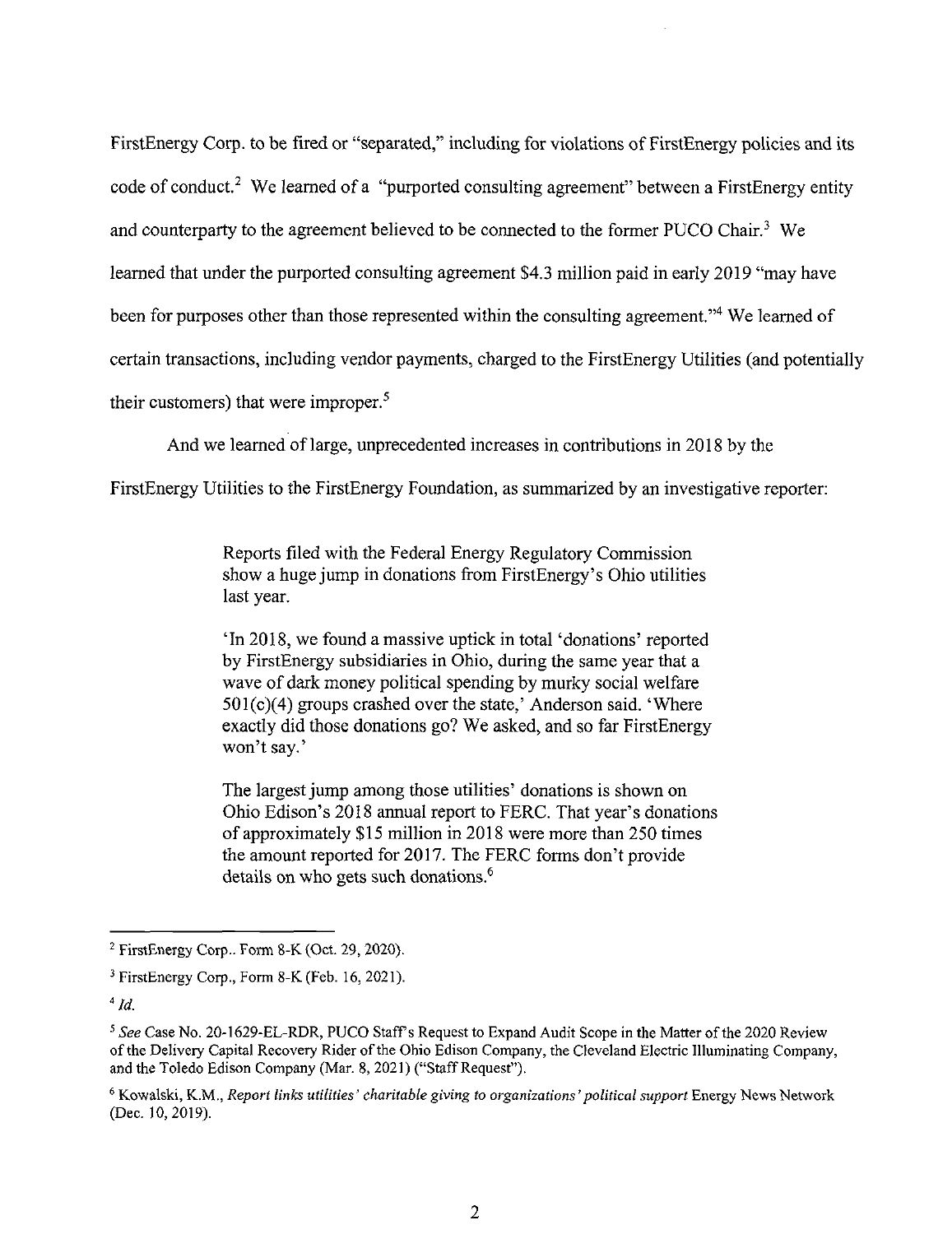FirstEnergy Corp. made these revelations in the midst ofwhat former U.S. Attorney Devillers described as "likely the largest bribery, money-laundering scheme ever perpetrated against the people in the state of Ohio."<sup>7</sup> Under these unusual circumstances, the need for transparency is paramount. The PUCO should do everything possible to facilitate broad discovery so that consumers can obtain answers about whether FirstEnergy's role in tainted H.B. 6 has adversely affected them and so the PUCO can dispel the "black cloud over the PUCO based upon the HB6 scandal."<sup>8</sup>

OCC attempted to obtain this information from the FirstEnergy Utilities in discovery. The FirstEnergy Utilities objected, among other reasons, because the requests "seek[s] the production of information that is not within the Companies' possession, custody, or control."<sup>9</sup> While not conceding the FirstEnergy Utilities' objections, OCC seeks these subpoenas to obtain the documents from the other corporate entities that also have "possession, custody, or control" of the information. OCC's intention is to obtain this key information as quickly as possible for consumer protection.

The PUCO should therefore order the production of documents that OCC requests through these Motions for Subpoenas.

<sup>&#</sup>x27; PELZER, J., OHIO HOUSE SPEAKER LARRY HOUSEHOLDER, ALLIES GOT MORE THAN \$60 MILLION IN FIRSTENERGY BRIBES TO PASS HB6, FEDS CLAIM CLEVELAND.COM (JULY 21,2020).

<sup>&</sup>lt;sup>8</sup> Pelzer, J., New PUCO Chair Jenifer French: more transparency needed to lift the 'black cloud' of HB6 scandal CIeveland.com (May 18, 2021).

<sup>&</sup>lt;sup>9</sup> See, e.g., Case No. 20-1502-EL-UNC, FirstEnergy Utilities' Responses to OCC's Fifth Set of Discovery Requests at 14 (Mar. 18, 2021).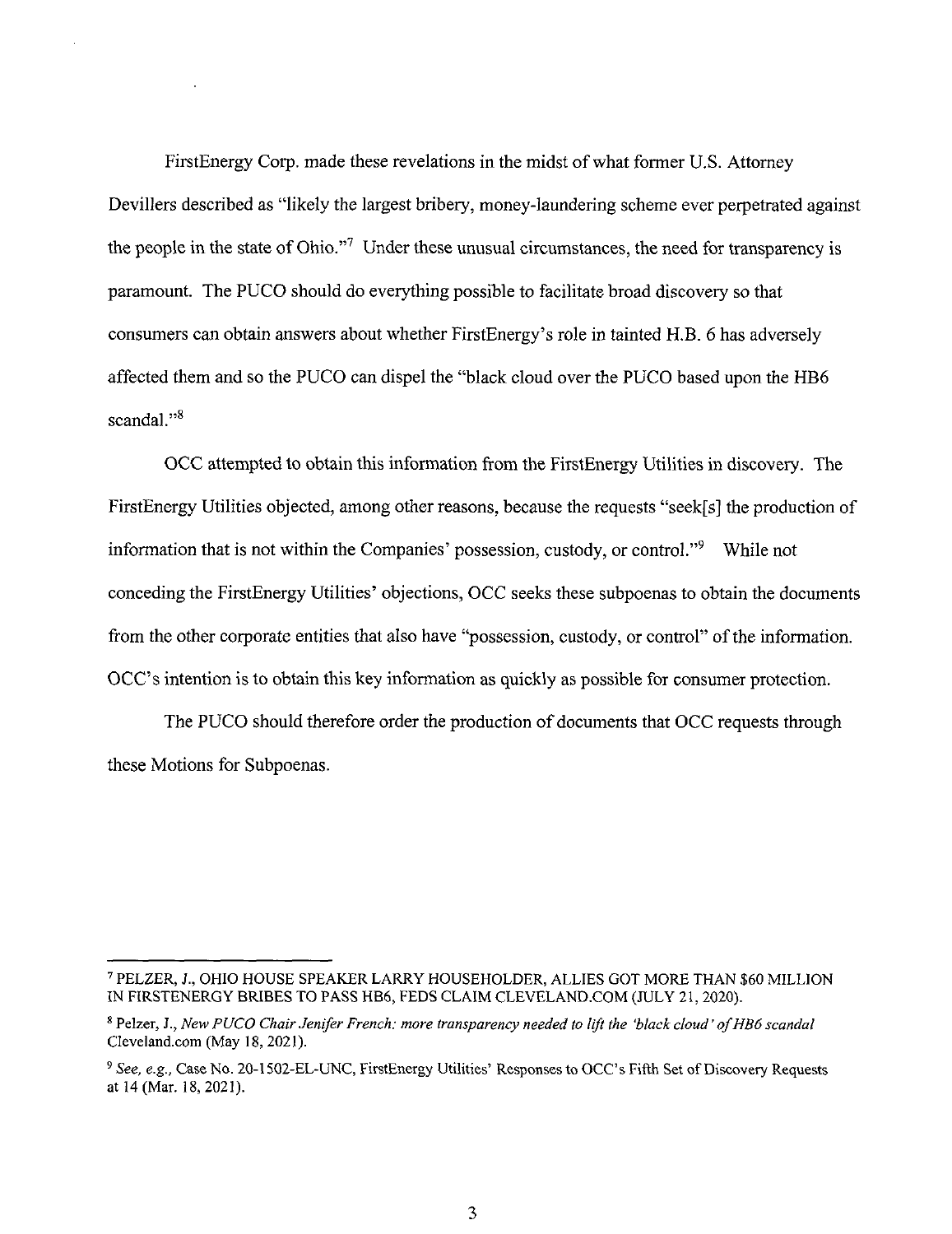#### **II. ARGUMENT**

## **A. Issuing subpoenas to facilitate parties' discovery is within the PUCO's authority where, as here, the subpoenas seek information reasonably calculated to lead to the discovery of admissible evidence.**

The PUCO's subpoena power, which facilitates parties' ability to conduct discovery, is

grounded in Ohio law and rules. Attorney examiners are authorized to issue subpoenas.<sup>10</sup> "A

party may \*\*\* in a subpoena name a corporation, partnership, association, government agency,

or municipal corporation and designate with reasonable particularity the matters on which

examination is requested"<sup>11</sup> and "[a] subpoena may require a person, other than a member of the

commission staff, to attend and give testimony at a deposition, and to produce designated books,

papers, documents, or other tangible things within the scope of discovery set forth in rule 4901-

1-16 of the Administrative Code." $^{12}$ 

The scope of discovery is defined as follows:

any party to a commission proceeding may obtain discovery of any matter, not privileged, which is relevant to the subject matter of the proceeding. It is not a ground for objection that the information sought would be inadmissible at the hearing, if the information sought *appears* reasonably calculated to lead to the discovery of admissible evidence. $13$ 

The PUCO rule is similar to Ohio Civ. R. 26  $(B)(1)$ , which governs the scope of discovery in civil cases. Civ. R. 26(B) has been liberally construed to allow for broad discovery of any unprivileged matter relevant to the subject matter of the pending proceeding.<sup>14</sup>

 $^{10}$  R.C. 4901.18.

 $11$  O.A.C. 4901-1-21(F).

<sup>&</sup>lt;sup>12</sup> O.A.C. 4901-1-25.

<sup>&</sup>lt;sup>13</sup> O.A.C. 4901-1-16(B) (Emphasis added).

<sup>&</sup>lt;sup>14</sup> Ohio Consumers' Counsel v. Pub. Util. Comm., 111 Ohio St.3d 300, 2006-Ohio-5789, citing to Moskovitz v. Mt. Sinai Med. Ctr. (1994), 69 Ohio St.3d 638, 661 and Disciplinary Counsel v. O'Neill (1996), 75 Ohio St.3d 1479.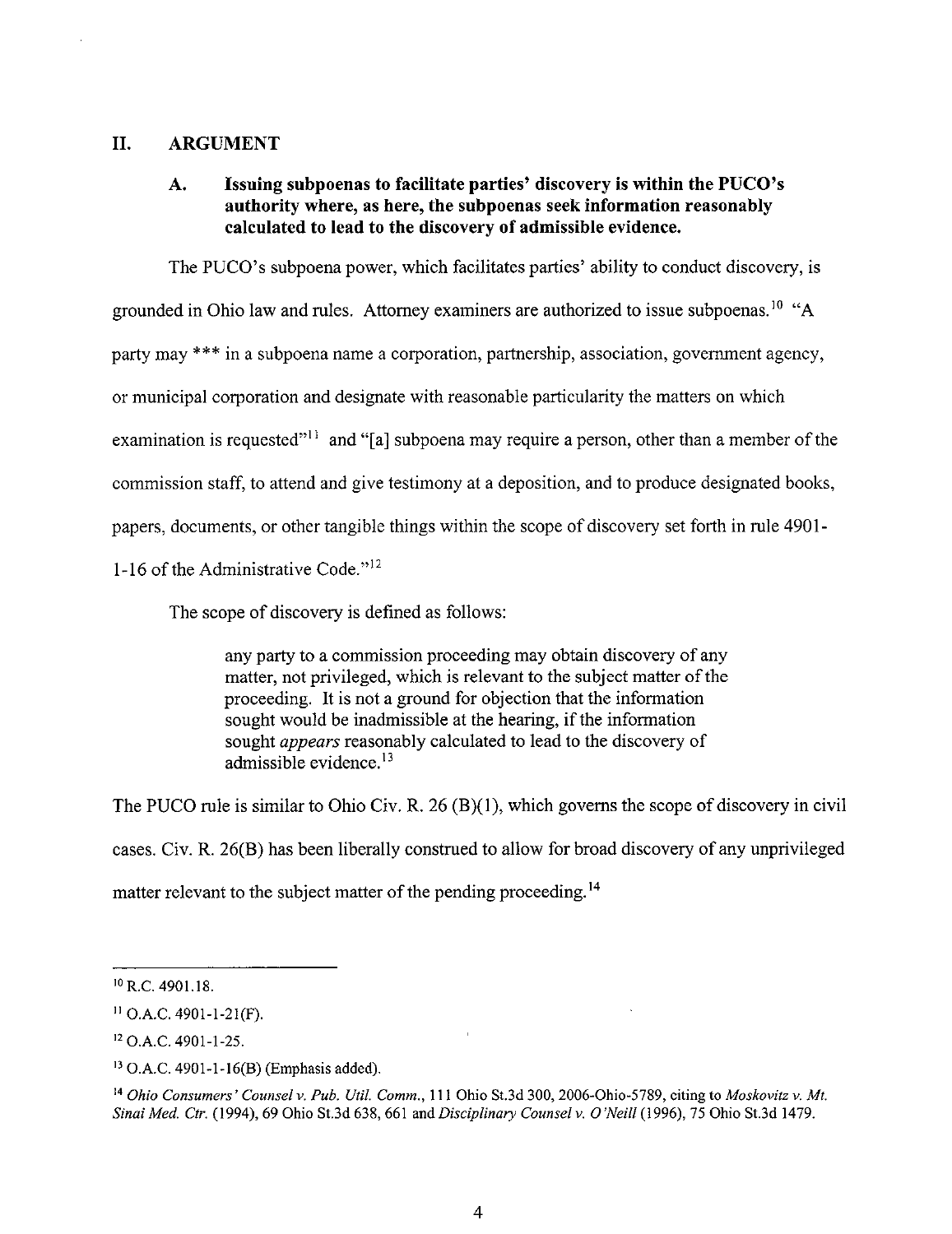Under this standard, there are more than adequate grounds for granting OCC's Motions in the interest of consumer protection. The documents OCC seeks relate to the Board's internal investigation, the purported consulting agreement, and information about the grantees receiving funding from FirstEnergy Foundation. All of these documents are reasonably calculated to lead to the discovery of admissible evidence, as explained below.

Further, subpoenas directed at FirstEnergy Corp., FirstEnergy Service Company and the FirstEnergy Foundation are necessary to obtain the information sought because the FirstEnergy Utilities have asserted in discovery that the information is not in their possession, custody, or control.<sup>15</sup> The PUCO should exercise its jurisdiction over FirstEnergy affiliates to require them to produce the information in their possession.

## **B. OCC's request for all documents related to FirstEnergy Corp.'s internal** investigation is reasonably calculated to lead to the discovery of admissible evidence on code of conduct violations between the utilities and their affiliates.

The internal investigation and related documents that OCC seeks are reasonably calculated to lead to the discovery of admissible evidence because the internal investigation led to findings that: First Energy policies and its code of conduct were violated by executives who served both FirstEnergy Corp. and the FirstEnergy Utilities. These findings may point to violations of corporate separation law and rules.

Ohio corporate separation law and rules require the FirstEnergy Utilities to follow a code of conduct between affiliates that, among other things, prohibits "anticompetitive subsidies flowing from a noncompetitive retail electric service to a competitive retail electric service or to a product or

<sup>&</sup>lt;sup>15</sup> Case No. 20-1502-EL-UNC, FirstEnergy Utilities' Responses to OCC's Seventh Set of Discovery Requests at 7 (Apr. 22, 2021).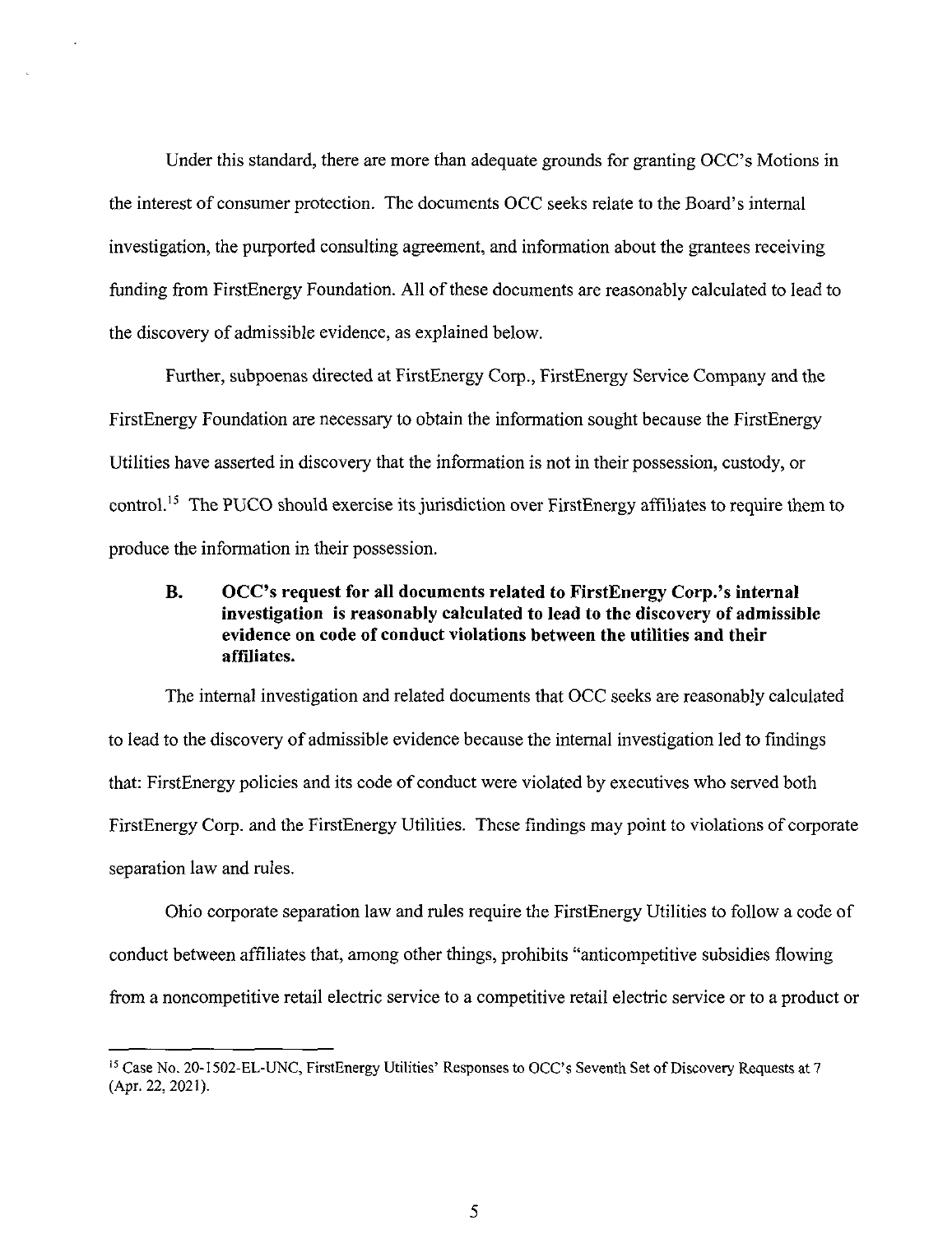service other than retail electric service, and vice versa."<sup>16</sup> And the corporate separation rules provide for adherence to a cost allocation manual to ensure that no cross-subsidization is occurring between the electric utility and its affiliates.<sup>17</sup> The internal investigation documents will presumably identify what conduct these fired executives engaged in and how their conduct violated FirstEnergy policies and its code of conduct, and perhaps the cost allocation manual.

The purpose of the corporate separation investigation is to determine whether FirstEnergy (including the Utilities, FirstEnergy Corp., and the FirstEnergy Service Company) complied with Ohio corporate separation law and rules, including utility policies and procedures related to code of conduct rules between affiliates. The fired executives' code of conduct violations; therefore, are directly at issue in this proceeding and the internal investigation and related documents are directly probative of such violations of Ohio corporate separation law and rules.

In fact, less than a week after FirstEnergy Corp. announced the firing of its Chief Executive Officer (and others), the PUCO expanded its corporate separation audit to include examination of the time period leading up to the passage of Am. Sub. H.B. 6 and the subsequent referendum.<sup>18</sup> The PUCO explained that the information provided by FirstEnergy Corp. pertaining to its terminated executives required that it "take additional action to ensure compliance by the Companies and its affiliates with the corporate separation provision ofR.C. 4928.17 and with the Companies' Commission-approved corporate separation plans."<sup>19</sup> We agree.

 $16$  O.A.C. 4901:1-37-04(D)(4).

<sup>&#</sup>x27;'O.A.C. 4901:12-37-08(C).

 $18$  In the Matter of the Review of Ohio Edison Company, the Cleveland Electric Illumina ting Company and the Toledo Edison Company's Compliance with R.C. 4928.17 and Ohio Adm. Code Chapter 4901:1-37, Case No. 17- 974-EL-UNC Entry at f4-5 (Nov. 4, 2020).

 $19$  *Id.*, Entry at  $\P$ 17 (Nov. 4, 2020).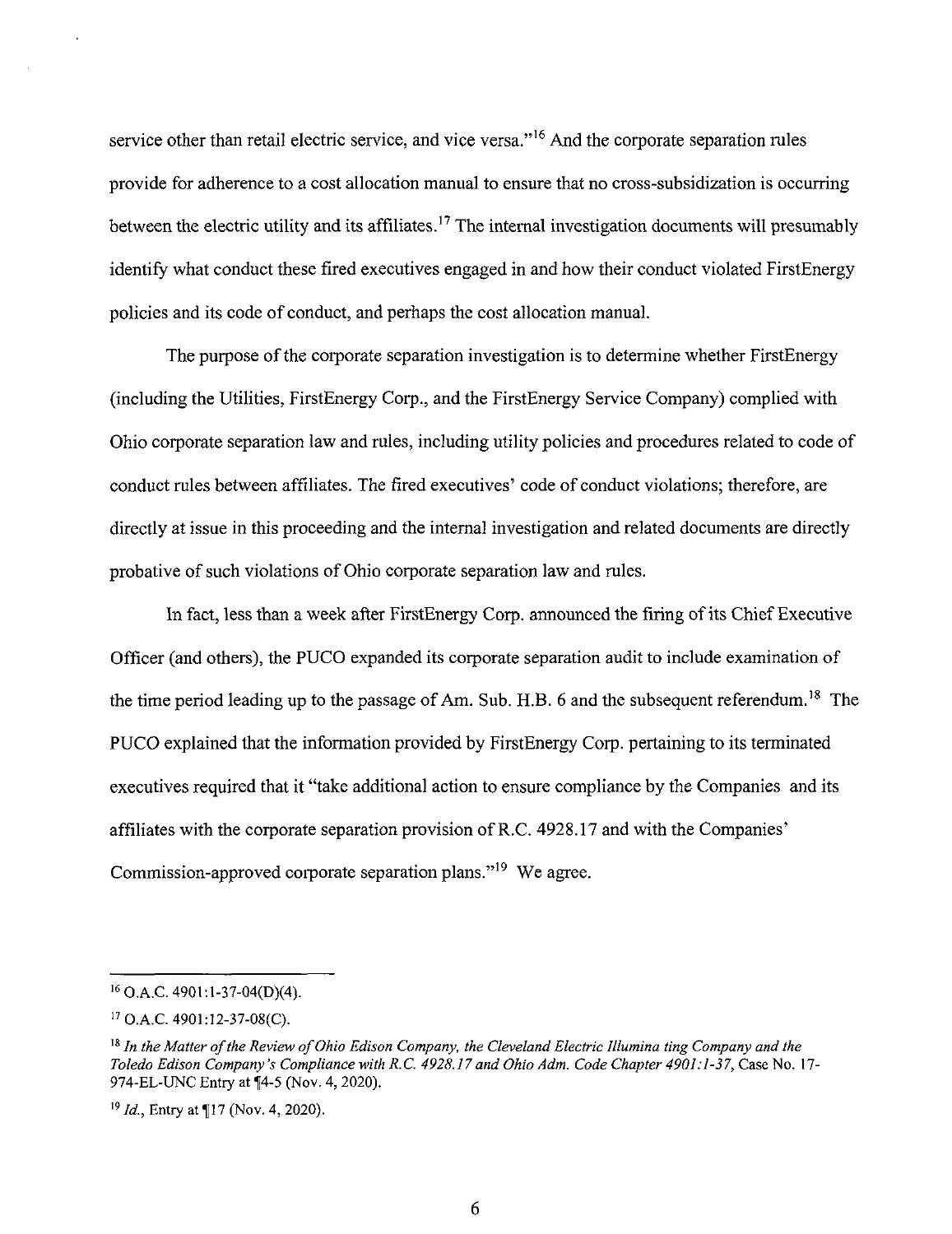The PUCO has, thus, recognized and admitted the importance and relevance ofthe internal investigation finding violations of FirstEnergy policies and code of conduct. The information OCC seeks through this subpoena is directly connected to the FirstEnergy Utilities' policies and code of conduct and are necessary for the OCC to investigate the issues presented by the PUCO's expanded scope of this proceeding. The subpoena should be granted.

# **C. OCC's request for the purported consulting agreement and related documents, including the ten years of misallocated costs, is reasonably calculated to lead to the discovery of admissible evidence.**

FirstEnergy's disclosures relating to the "purported consulting agreement" state that the \$4.3 million payment was in exchange for the individual taking action "for the benefit of [FirstEnergy\*\*\* during the time period after such payment during which the Individual was acting in any governmental or regulatory capacity."<sup>20</sup> The "individual" in question may be the preceding PUCO Chair.

FirstEnergy also disclosed that there were a number of transactions, dating back ten years or more, that were improperly classified, misallocated, or lacking supporting documentation that were charged to FirstEnergy Utilities, including the Ohio utilities.<sup>21</sup> FirstEnergy admitted that the transactions included payments for "vendor services." In this regard, Santino Fanelli is an employee of FirstEnergy Service Company and is responsible for the FirstEnergy Utilities' regulatory matters in Ohio. At OCC's deposition of Mr. Fanelli,<sup>22</sup> counsel for the FirstEnergy Utilities asserted that the

<sup>&</sup>lt;sup>20</sup> FirstEnergy Corp., Waiver and Amendment No. 2 to Credit Agreement dated as of November 17, 2020 among FirstEnergy Corp., et al.,, as Borrowers, the Lenders Named Herein, as Lenders, Mizuho Bank, Ltd., as Administrative Agent, the Fronting Banks Named Herein, as Fronting Banks and the Swing Line Lenders Named Herein, as Swing Line Lenders, and MUFG Bank, Ltd. as Joint Lead Arranger, Schedule <sup>1</sup> (Nov. 17, 2020) (Emphasis added).

<sup>&</sup>lt;sup>21</sup> FirstEnergy Corp., Form 10-K (Feb. 18, 2021).

 $12^{2}$  In the Matter of the Review of the Political and Charitable Spending by Ohio Edison Company, The Cleveland Electric Illuminating Company, and the Toledo Edison Company, Case No. 20-1502-EL-UNC, Deposition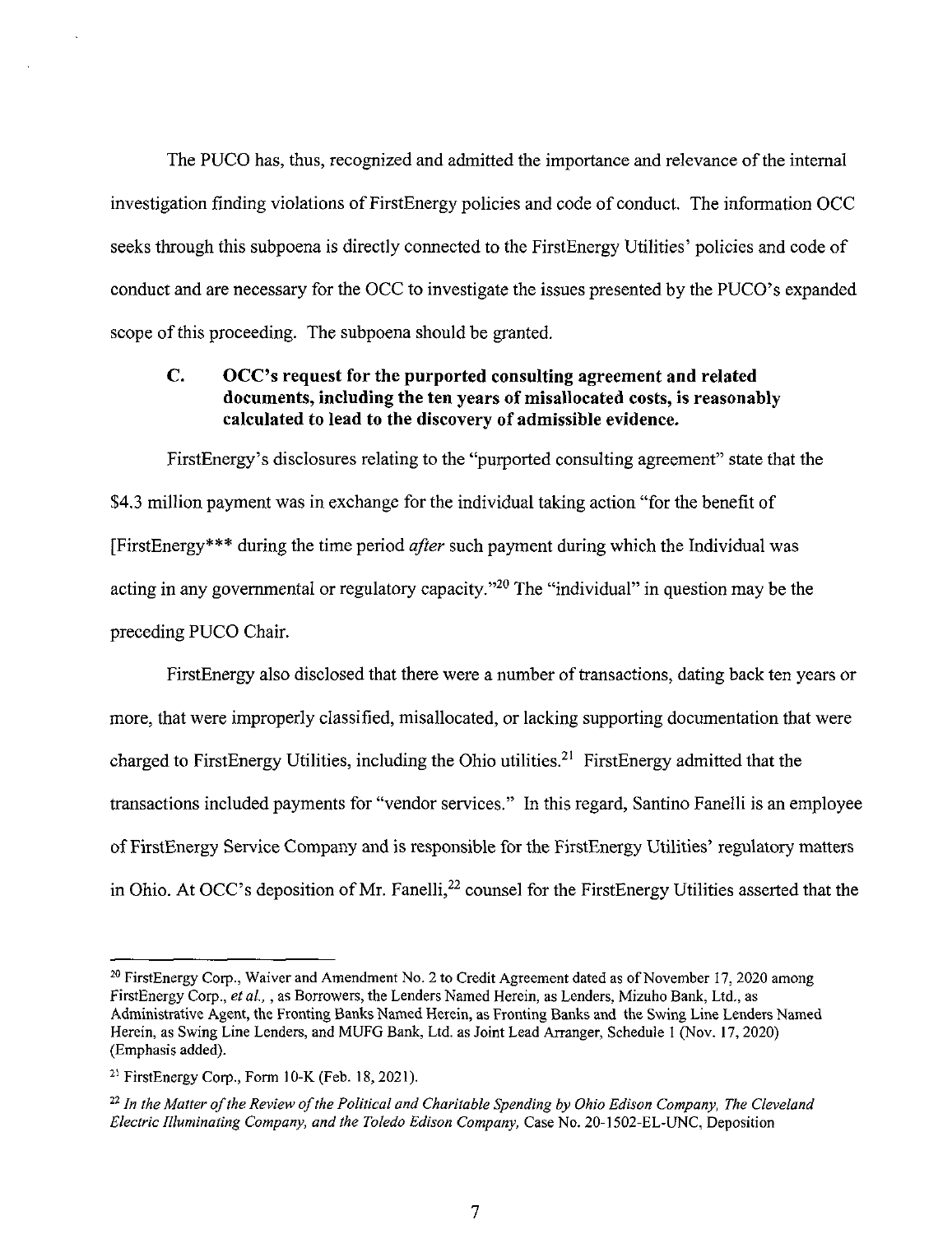transactions that were either improperly classified, misallocated, or lacked supporting documentation are "one and the same" as the payments made to the former Ohio government official. $^{23}$ 

These disclosures raise important issues for the PUCO to consider within the context of both the corporate separation case and the audit of the FirstEnergy Utilities' delivery capital recovery rider. In the corporate separation case, misallocations of costs implicate the cost allocation manual, which is supposed to ensure that no cross-subsidization is occurring between the electric utility and its affiliates. Questions that should be answered include, but are not limited to, how did the misallocations happen, what was the effect of the misallocations, was the cost allocation manual being followed, and is the cost allocation manual sufficient to prevent what occurred.

In the DCR case, as recognized by the PUCO Staff, $24$  and the PUCO itself; $25$  the annual audit of the DCR should include an examination of the transactions to determine whether funds collected from customers were used to pay for the vendor services. And the PUCO ruled that it would also examine if funds should be returned to customers. $26$ 

OCC's Motions for Subpoenas seek documents related to the vendor payments including the payments to an entity believed to be affiliated with the former PUCO chair and documents related to misallocated expenses (vendor payments) that customers of the FirstEnergy Utilities

Transcript of Santino Fanelli (Mar. 9, 2021) ("Fanelli Transcript") at 195:25-196:2 (cited portions are attached hereto as Attachment A).

 $^{23}$  *Id.* at 252:25-253:7.

<sup>&</sup>lt;sup>24</sup> In the Matter of the 2020 Review of the Delivery Capital Recovery Rider of FirstEnergy, Case No. 20-1629-EL-RDR, Request to Expand Audit Scope (Mar. 8, 2021).

<sup>&</sup>lt;sup>25</sup> *Id.*, Entry at **[8** (Mar. 10, 2021)

 $^{26}$  *Id.*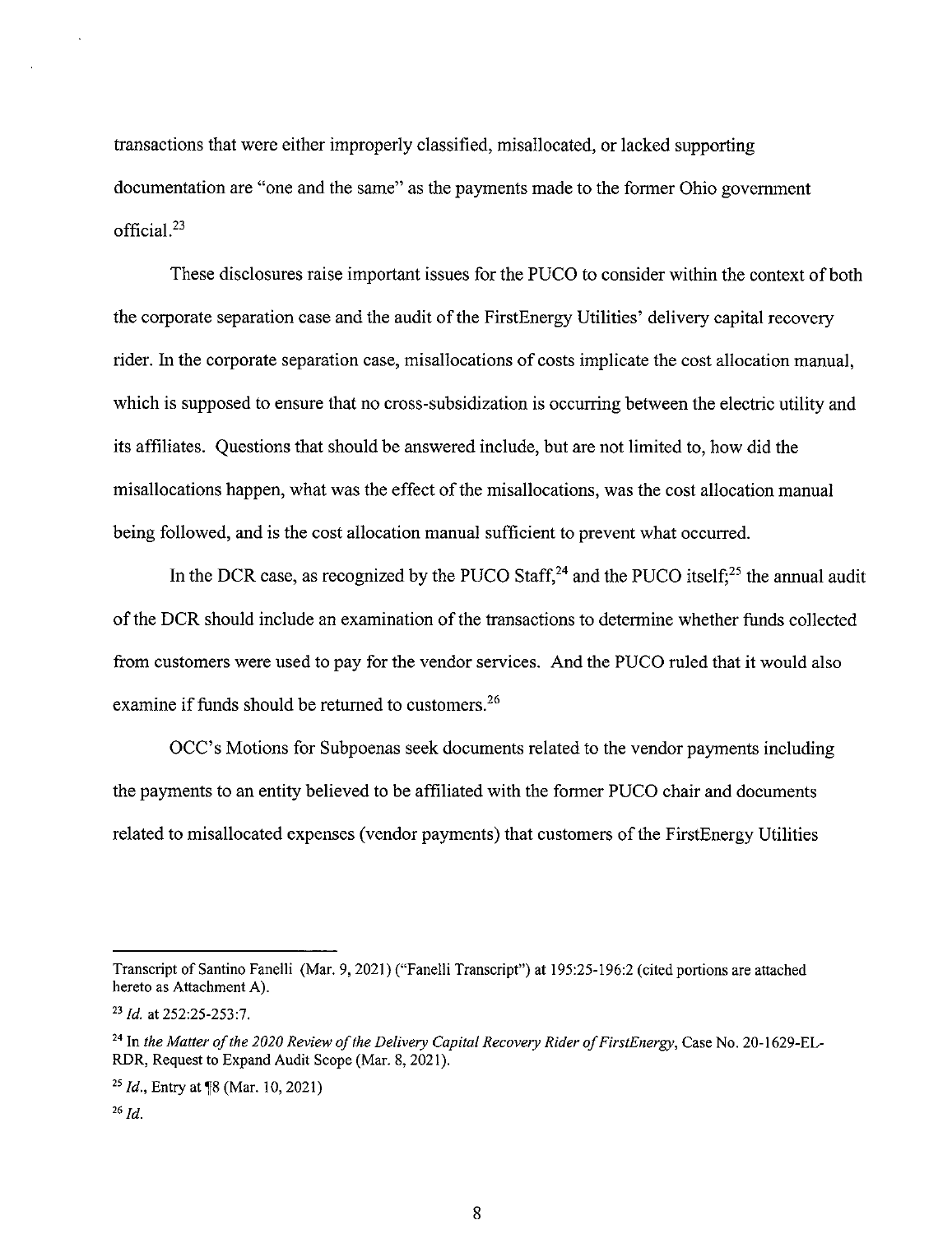may have been charged for. These documents are reasonably calculated to lead to the discovery ofadmissible evidence.

# **D. Documents related to the FirstEnergy Foundation grantees are reasonably calculated to lead to the discovery of admissible evidence related to whether the FirstEnergy Utilities' charitable contributions to the FirstEnergy Foundation were used to provide cross-subsidies to affiliates.**

Under IRS regulations for tax-exempt organizations such as the FirstEnergy Foundation, the identity of each grantee, as well as the amount and purpose for each grant, is required to be public record information.<sup>27</sup> Unfortunately, the FirstEnergy Foundation apparently failed to file this information with the IRS. In 2018, the FirstEnergy Utilities gave an unprecedented level of contributions to the FirstEnergy Foundation.<sup>28</sup> A utility watchdog reported that FirstEnergy has used charitable contributions to influence public policy decisions.<sup>29</sup>

If the FirstEnergy Foundation used charitable contributions from the FirstEnergy Utilities for payments to pass H.B. 6 or to defeat the referendum that sought to eliminate H.B. 6, then this could be considered an improper cross-subsidy by the utilities for the benefit of an affiliate (FirstEnergy Solutions), potentially violating O.A.C.  $4901:1-37-04(A)(3)$ . The identity of the grantees and the amount of the grants is highly relevant to prove whether such improper cross-subsidies occurred. The documents are reasonably calculated to lead to the discovery of admissible evidence, and OCC's Motions for Subpoenas should be granted.

*<sup>26</sup> CFR § 301.6104(d)-U Pub/ic inspection and distribution ofapplicationsfortax exemption and annual information returns of tax-exempt organizations.* 

*See discussion at p. 2, supra.*

<sup>&</sup>lt;sup>29</sup> Energy and Policy Institute, Strings attached: How utilities use charitable giving to influence politics and increase investor profits (Dec. 10, 2019).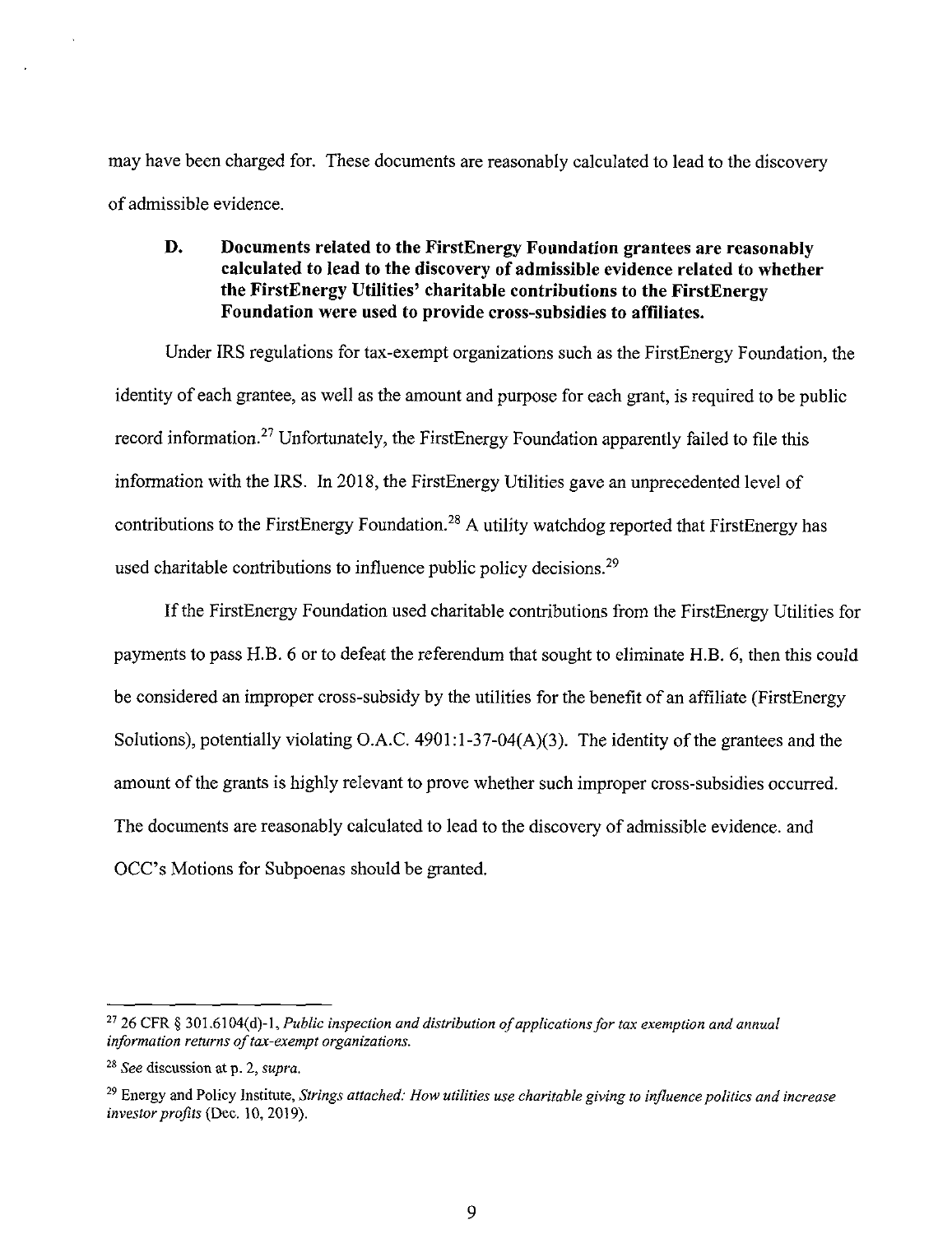#### III. CONCLUSION

The PUCO has emphasized its "commitment to act in a reasoned and methodical manner, based upon facts rather than speculation, in light of the recent allegations surrounding FirstEnergy Corp." related to H.B.  $6^{30}$  As such, developing the facts is of paramount importance. And developing the facts requires broad discovery as permitted by the rules, so long as a party can show that the discovery is reasonably calculated to lead to the discovery of admissible evidence. OCC's Motions seeking to subpoena documents from FirstEnergy affiliates should be granted as consistent with the scope of discovery and necessitated by the FirstEnergy Utilities' claims that the information is not within their possession, custody, or control. The PUCO should grant OCC's Motions.

Respectfully submitted,

Bruce Weston (0016973) Ohio Consumers' Counsel

Mauroen R. Willis, Senior Counsel John Finnigan (#0018689) Assistant Consumers' Counsel Case No. 17-974-EL-UNC

**Office ofthe Ohio Consumers' Counsel** Columbus, Ohio 43215 Telephone; (614) 466-9567 (Willis) Telephone: (614) 466-9585 (Finnigan) Maureen,willis@occ.ohio. gov John.finnigan@occ.ohio.gov (willing to accept service by e-mail)

 $30$  Case No. 20-1629-EL-RDR, Entry at  $\sqrt{9}$  8 (Mar. 10, 2021).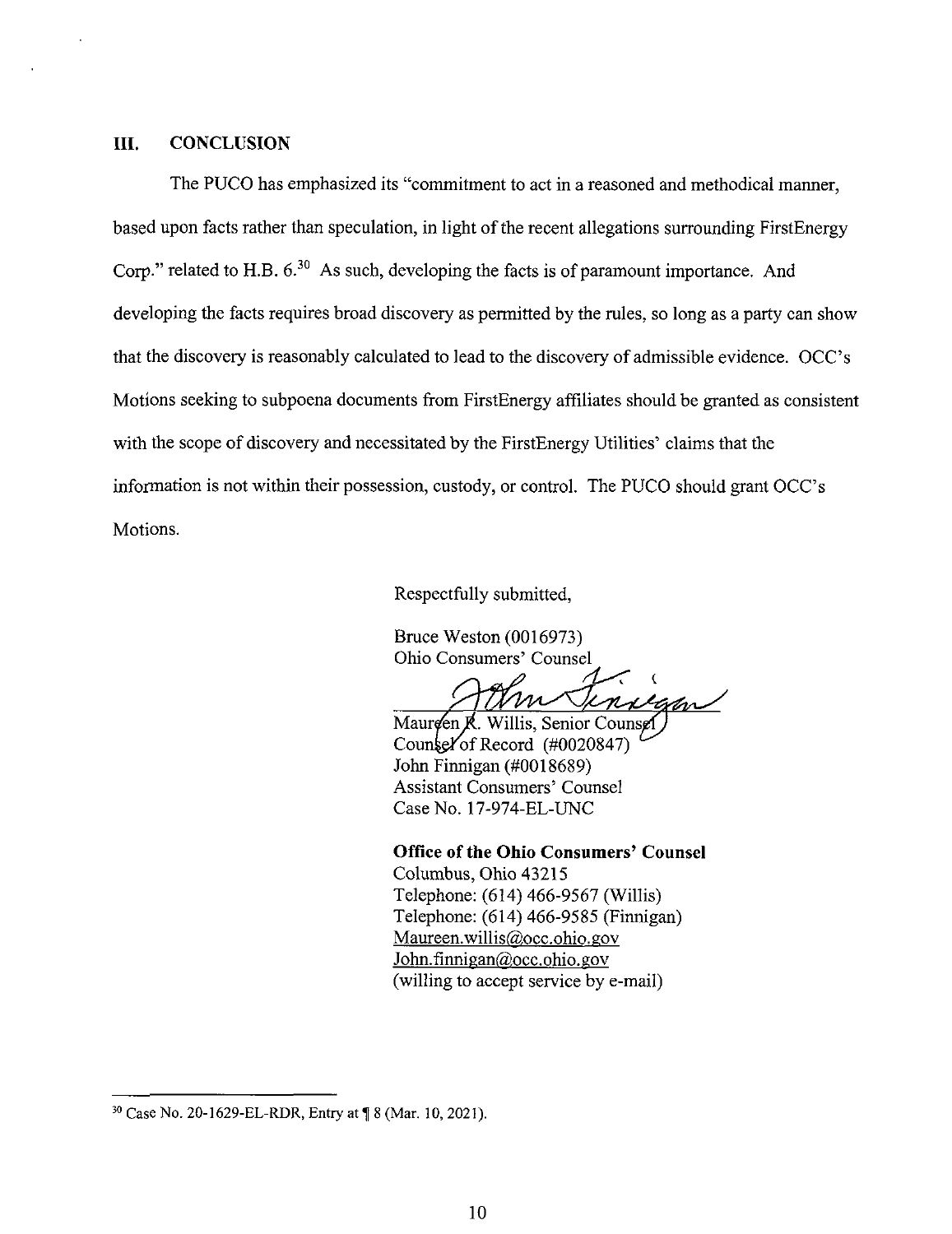*Uj*

William J. Michae $\mathcal{V}(0070921)$ Counsel of Record Ambrosia E. Wilson (0096598) Assistant Consumers' Counsel Case No. 20-1629-EL-RDR

 $\ddot{\phantom{1}}$ 

**Office ofthe Ohio Consumers' Counsel** 65 East State Street, 7th Floor Columbus, Ohio 43215-4213 Telephone [Michael]: (614) 466-1291 Telephone [Wilson]: (614) 466-1292 William.Michael@occ.ohio.gov Ambrosia.Wilson@occ.ohio.gov (willing to accept service by e-mail)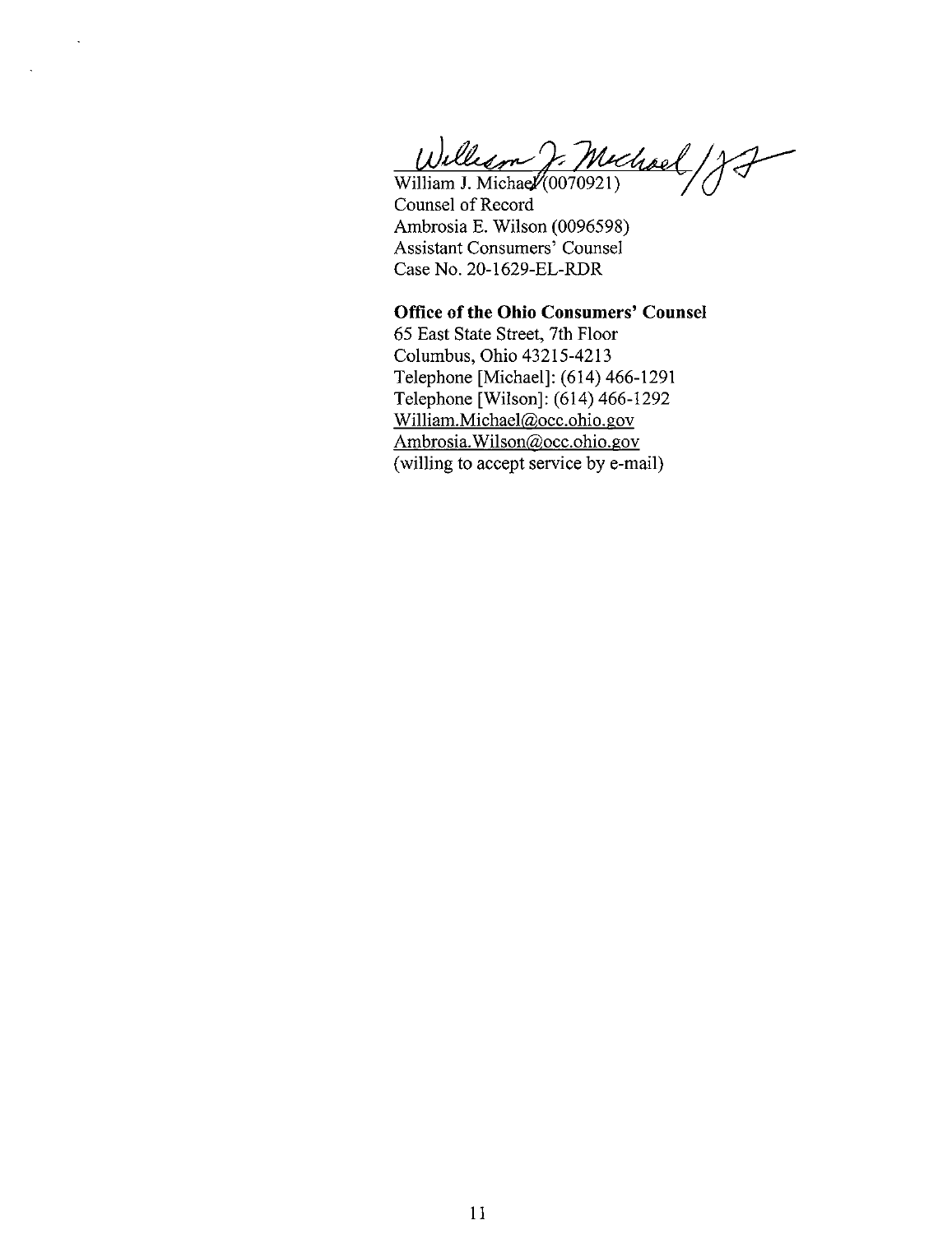# **CERTIFICATE OF SERVICE**

It is hereby certified that a true copy of the foregoing Motions for Subpoena Duces Tecum

was served upon the persons listed below by electronic transmission this 25th day of June 2021.

John Finnigan

Assistant Consumers' Counsel

The PUCO's e-filing system will electronically serve notice of the filing of this document on the following parties:

## **SERVICE LIST**

17-974-EL-UNC:

thomas.lindgren@ohioAGO.gov wemer.margard@ohioAGO.gov ioliker@igsenergv.com Mnugent@igsenergv.com bethanv.allen@igs.com cvan.betterton@igs.com gkrassen@bricker.com dstinson@bricker.com whitt@whitt-sturtevant.com fvkes@whitt-sturtevant.com ccox@elpc.org mfleisher@dickinsonwright.com mwise@mcdonaldhonkins.com whitt@whitt-sturtevant.com fvkes@whitt-sturtevant.com

Attorney Examiner: Gregorv.price@puco.ohio.gov Megan.addison@puco.ohio.gov Jacqueline.st.iohn.puco.ohio.gov

bknipe@,firstenergvcorp.com mrgladman@ionesdav.com mdengler@ionesdav.com radoringo@ionesdav.com mwagcr@taftlaw.com iavalon@taftlaw.com mpritchard@mcneeslaw.com tlong@mcneeslaw.com rdove@keglerbrown.com boiko@carpenterlipps.com donadio@carpenterlipps.com mleppla@theOEC.org tdoughertv@theOEC.org ctavenor@theOEC.org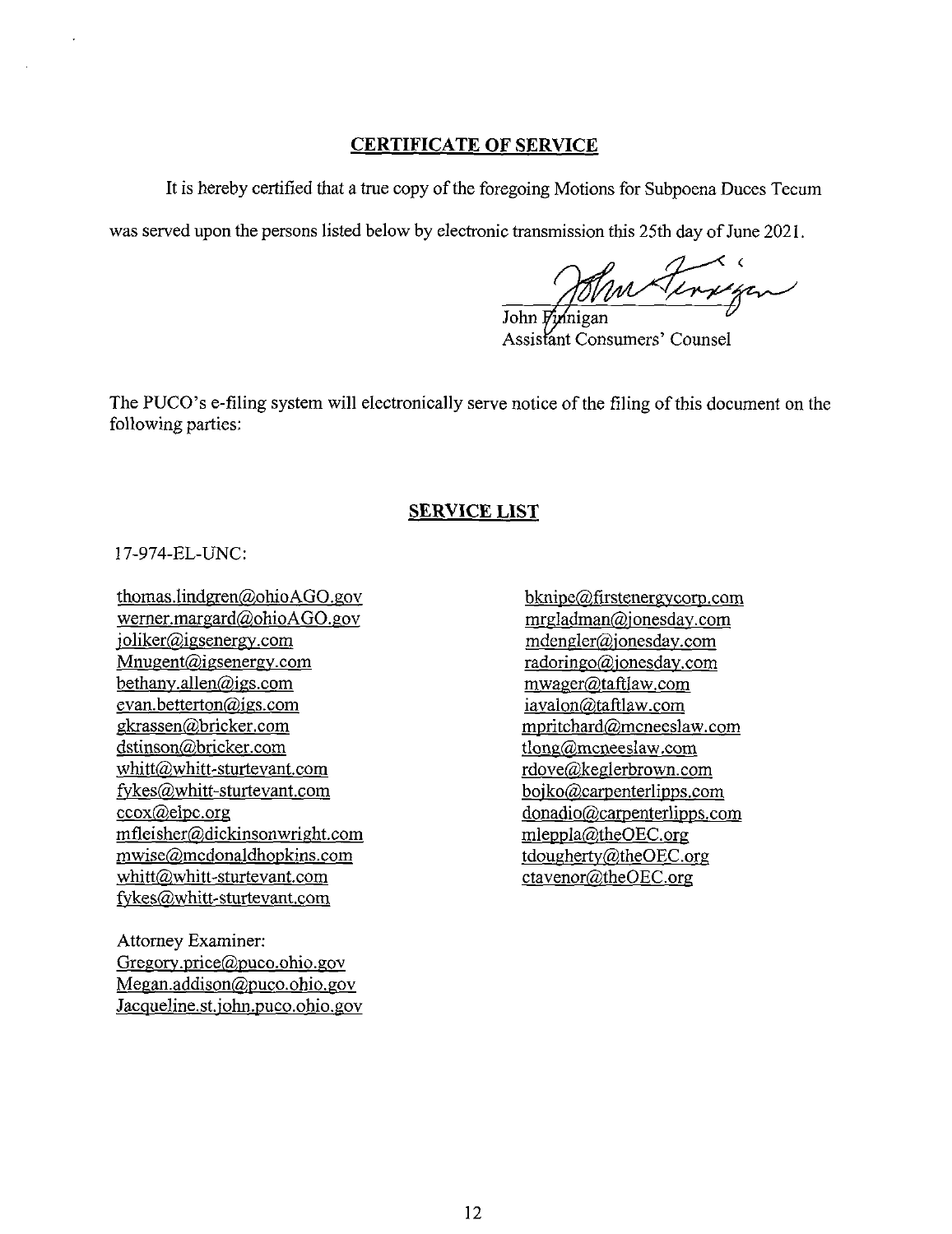Case No. 20-1629-EL-RDR

werner.margard@ohioAGO.gov Thomas.lindgren@ohioAGO.gov Boiko@carpenterIipps.com Donadio@carpenterlipps.com ccox@elpc.org rlazer@elpc.org mleppla@theOEC.org tdougherty@theOEC.org ctavenor@theOEC.org

Attorney Examiner: Megan.addison@puco.ohio. gov Gregorv.price@puco.ohio.gov Jacqueline.st.john@puco.ohio.gov

bknipe@firstenergvcorp. com mrgladman@ionesdav.com mdengler@ionesdav.com radoringo@ionesdav.com rdove@keglerbrown.com drinebolt@opae.org dparram@bricker.com eakhbari@bricker.com rmains@bricker.com

 $\mathcal{A}^{\mathcal{A}}$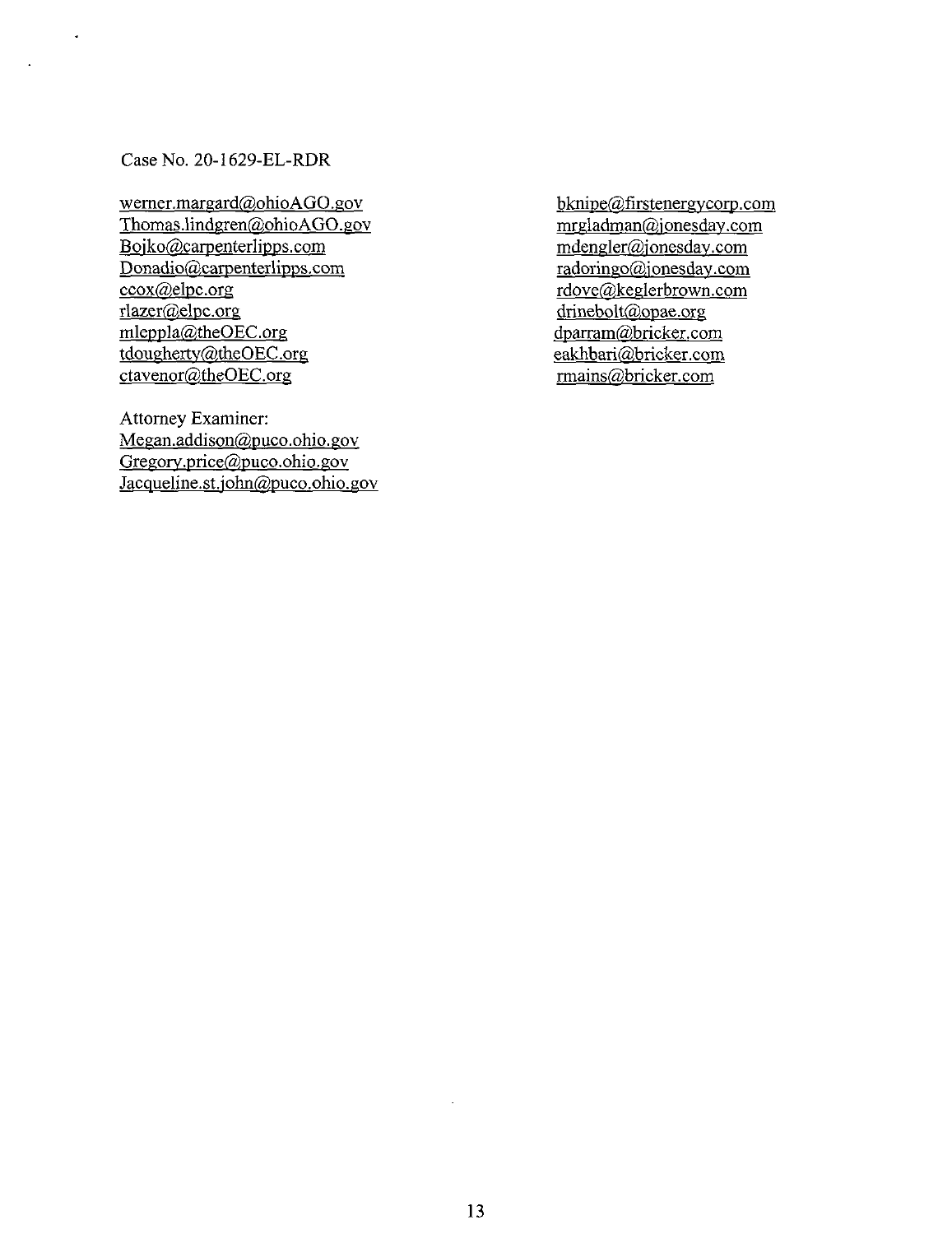|                | 195                                                  |
|----------------|------------------------------------------------------|
| $\mathbf{1}$   | Wednesday Morning Session,                           |
| $\overline{2}$ | March 10, 2021.                                      |
| 3              |                                                      |
| $\overline{4}$ | SANTINO L. FANELLI                                   |
| 5              | being by me previously duly sworn, as hereinafter    |
| 6              | certified, deposes and says further as follows:      |
| 7              | CROSS-EXAMINATION (Continued)                        |
| 8              | By Mr. Finnigan:                                     |
| 9              | Mr. Fanelli, do you understand you are<br>Q.         |
| 10             | still under oath from yesterday?                     |
| 11             | Yes.<br>Α.                                           |
| 12             | And, Mr. Fanelli, is there anything that<br>Q.       |
| 13             | you would like to change from the testimony that you |
| 14             | gave yesterday?                                      |
| 15             | Nothing that comes to mind at this time.<br>Α.       |
| 16             | Okay. Now, who at the Ohio utilities is<br>Q.        |
| 17             | responsible for managing the relationship with the   |
| 18             | Chair of the Public Utilities Commission?            |
| 19             | Could you please rephrase the question,<br>Α.        |
| 20             | Mr. Finnigan?                                        |
| 21             | Yes. Who at the Ohio utilities is<br>Q.              |
| 22             | responsible for managing the relationship with the   |
| 23             | Chair of the Public Utilities Commission?            |
| 24             | I don't know.<br>Α.                                  |
| 25             | Now, you are responsible for regulatory<br>Q.        |
|                |                                                      |

Armstrong & Okey, Inc., Columbus, Ohio (614) 224-9481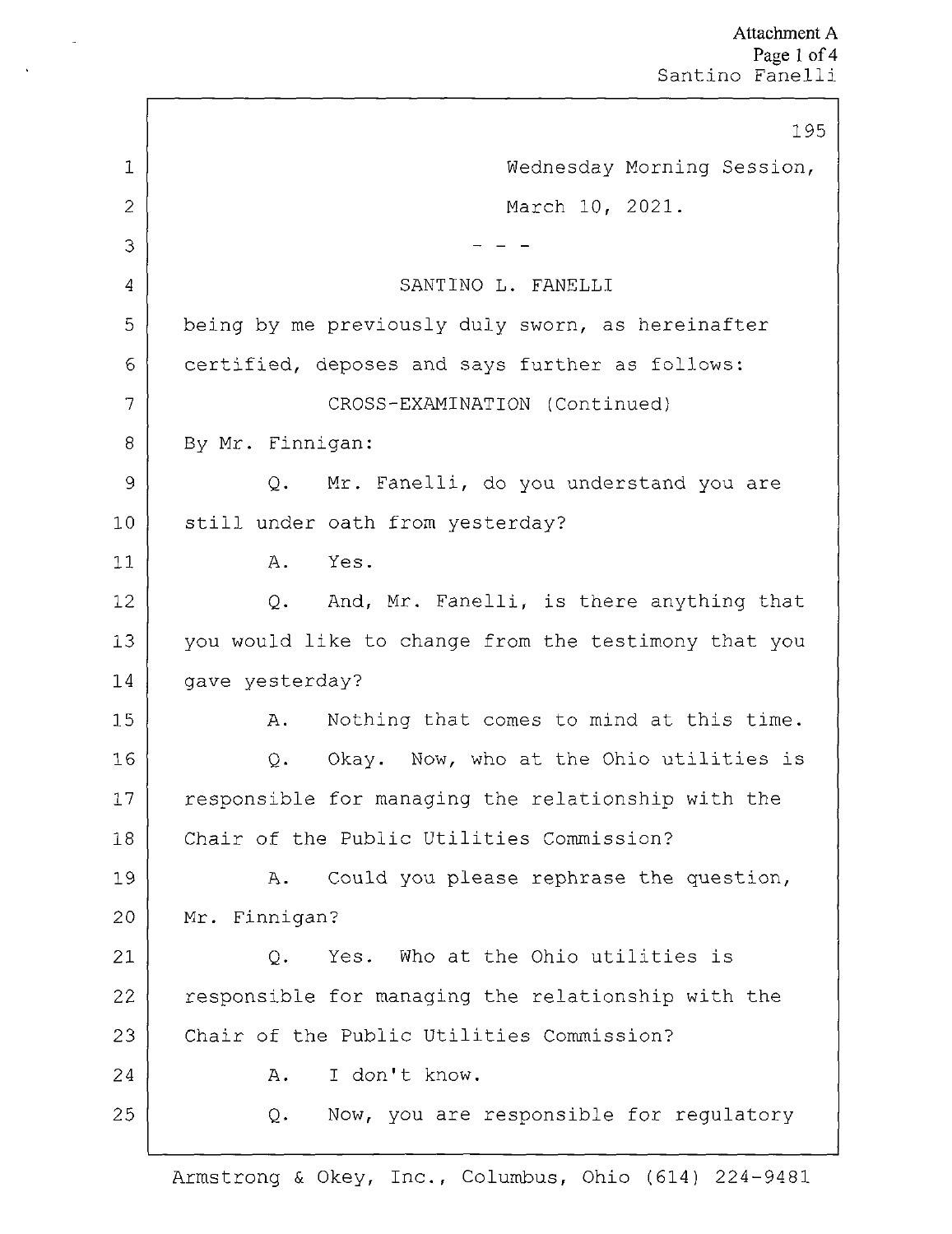7 2 3 1 5 6 7 Ĭ, 9 10 11 12 13 14 15 16 17 18 19 20 21 22 23 24 25 196 matters in Ohio, isn't that right? A. Yes. Q. And who do you deal with at the Commission? A. Commission Staff. Q. Okay. And do you ever have the need to contact Commissioners? A. That's not part of my job duties. MR. GLADMAN: John, sorry to interrupt. Someone is typing, and we're getting <sup>a</sup> lot of noise. If you could go on mute, that would be great. MS. WILLIS: If I could interrupt real quick, Mike, we do -- I cannot see you on the video. I would love to see your video and see you -- see your appearance on the video. MR. GLADMAN: Yeah. I am not going to do that because I can't see John. I can't see you, so I am left with <sup>a</sup> giant image of my own face, so I'm just going to go -- to go video off. MR. KELTER: Can everybody else see Sonny. him. MR. FINNIGAN: I can't see him either. MS. WILLIS: <sup>I</sup> can see him if you pin I would rather have us try to work this

Armstrong & Okey, Inc., Columbus, Ohio (614) 224-9481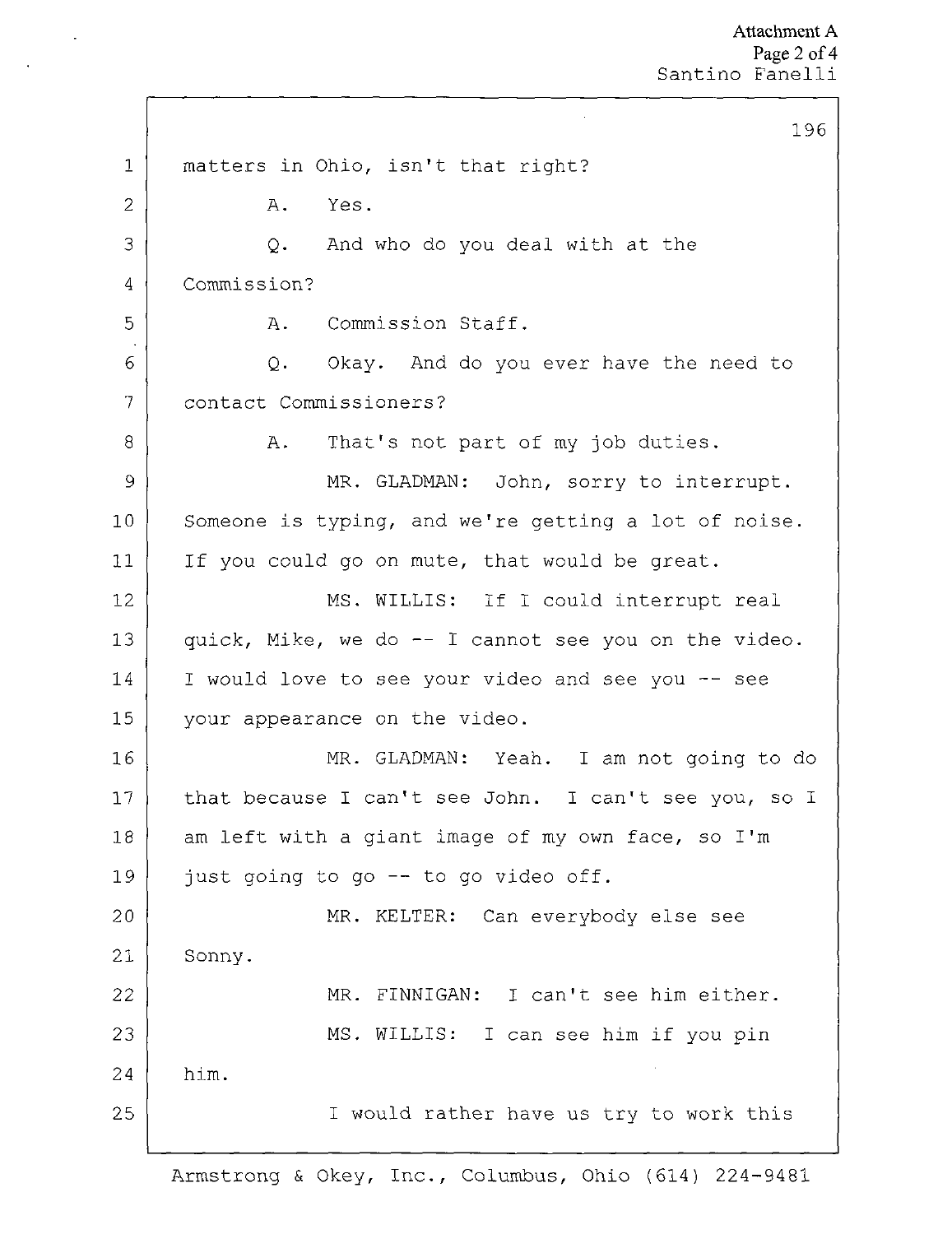t, know.

2

3

24

25

EXAMINER PRICE; What questions would you ask regarding payments to <sup>a</sup> regulator?

7 5 6 7 Ĭ. 9 10 11 12 13 14 MR. FINNIGAN: What I had intended to ask was, you know, some background information of -- all we know is what's in the SEC disclosure but what was the entity that those payments were made to, what FERC account they were classified to, what was the FirstEnergy entity that made those payments, were any of those costs allocated to the Ohio utilities. There's <sup>a</sup> statement in the SEC filing that the Company has reason to believe that the payments were for purposes other than stated in the consulting agreement.

15 16 17 18 19 20 21 I have <sup>a</sup> number of questions as to why the Company believes that and what it believes the payments were really for and so that's something we did want to ask during the deposition. And, you know, if this witness doesn't have Information, then we would try to find out who the appropriate witness would be.

22 23 MR. GLADMAN: May I respond very briefly. Examiner Price?

EXAMINER PRICE: You may.

MR. GLADMAN: Statements that you just

Armstrong & Okey, Inc., Columbus, Ohio (614) 224-9481

252